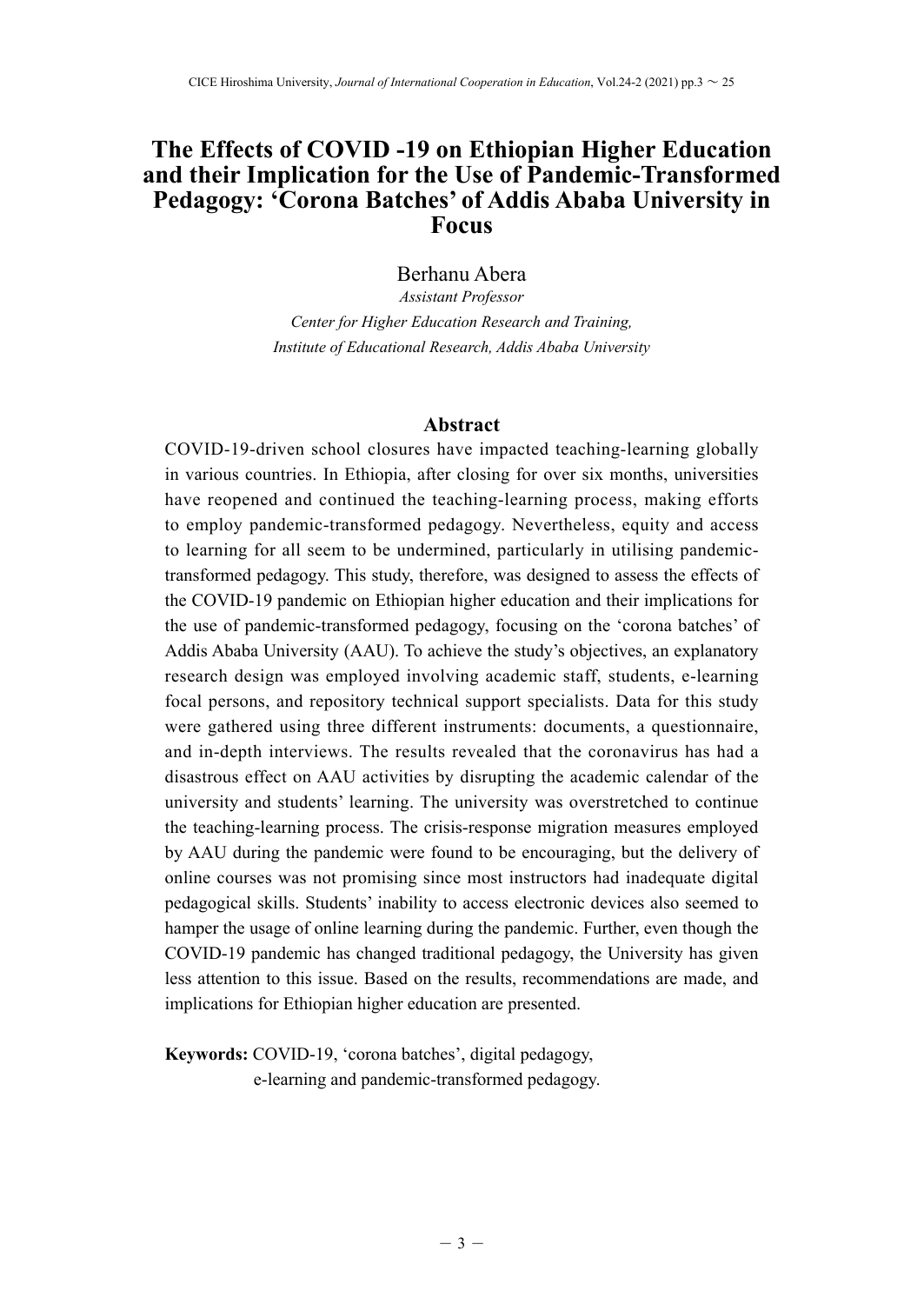### **1 Background**

According to Huang et al. (2020), a novel coronavirus known as COVID-19 was discovered in the last month of 2019 at a seafood market in Wuhan, China. The outbreak originated in China right in the middle of Chunyun, a 40-day festival (in 2020, from 10 January 2020 to 18 February) centred on the Chinese Lunar New Year, which represents the largest annual migration of people on the planet (Abiad, 2020). Concerns about the pandemic were evident prior to 31 December 2019, when Beijing first notified the World Health Organization (WHO) of the outbreak. On 11 March 2020, the WHO declared COVID-19 to be a global pandemic (WHO, 2020). Since the outbreak of COVID-19, it has spread rapidly across the globe. At the time of finalising this article on 12 March 2021, the disease had spread to 223 countries (areas or territories), with 118,058,503 cases and 2,621,046 deaths. In early December 2020, the first mass vaccination programme started, and as of 10 March 2021, a total of 300,002,228 vaccine doses have been administered (WHO, 2021a).

The first confirmed case of COVID-19 in Ethiopia was reported on 13 March 2020. The victim was a 48-year-old Japanese citizen who had come to the country on 4 March 2020 from Burkina Faso (MoH, 2020). The number of COVID-19 victims in Ethiopia initially grew very slowly. For example, the number of cases from the beginning of the pandemic on 13 March 2020 to the end of April 2020 was insignificant (approximately 10 people). This number rose to 17 on 6 May 2020; most of the victims were returnees from Djibouti (7) and Somali Puntland (6). The number increased to 29 on 7 May 2020. The figure rose progressively to 35 (later reported as  $34$ ) on 18 May 2020. In two months, the country had reached more than 230 cases. After one year, on 12 March 2021, there were 169,878 confirmed cases of COVID-19, with 2,466 deaths reported to the WHO (WHO, 2021b).

According to data released by United Nations Educational, Scientific and Cultural Organization (UNESCO) (2020), 1 billion learners worldwide, from preschool to university, have not been able to attend teaching establishments temporarily as a result of the pandemic. Globally, more than 1 billion children are at risk of falling behind due to school closures aimed at containing the spread of COVID-19 (UNICEF, 2020). Even if some countries have begun to partially reopen primary schools, the threat of the disease has continued.

With effects across the globe, the COVID-19 pandemic has impacted teachinglearning in Ethiopia even though the higher education system is now characterised by rapid institutional and student enrolment expansion at both the undergraduate and postgraduate levels. Presently, in Ethiopia, higher education is facing serious challenges. That is, COVID-19-driven university closures have impacted teaching-learning in Ethiopian higher education. After the government announced school closures, including sporting events and public gatherings, for 15 days on 16 March 2020, all schools were shut down for an extended period (approximately eight months). Moreover, although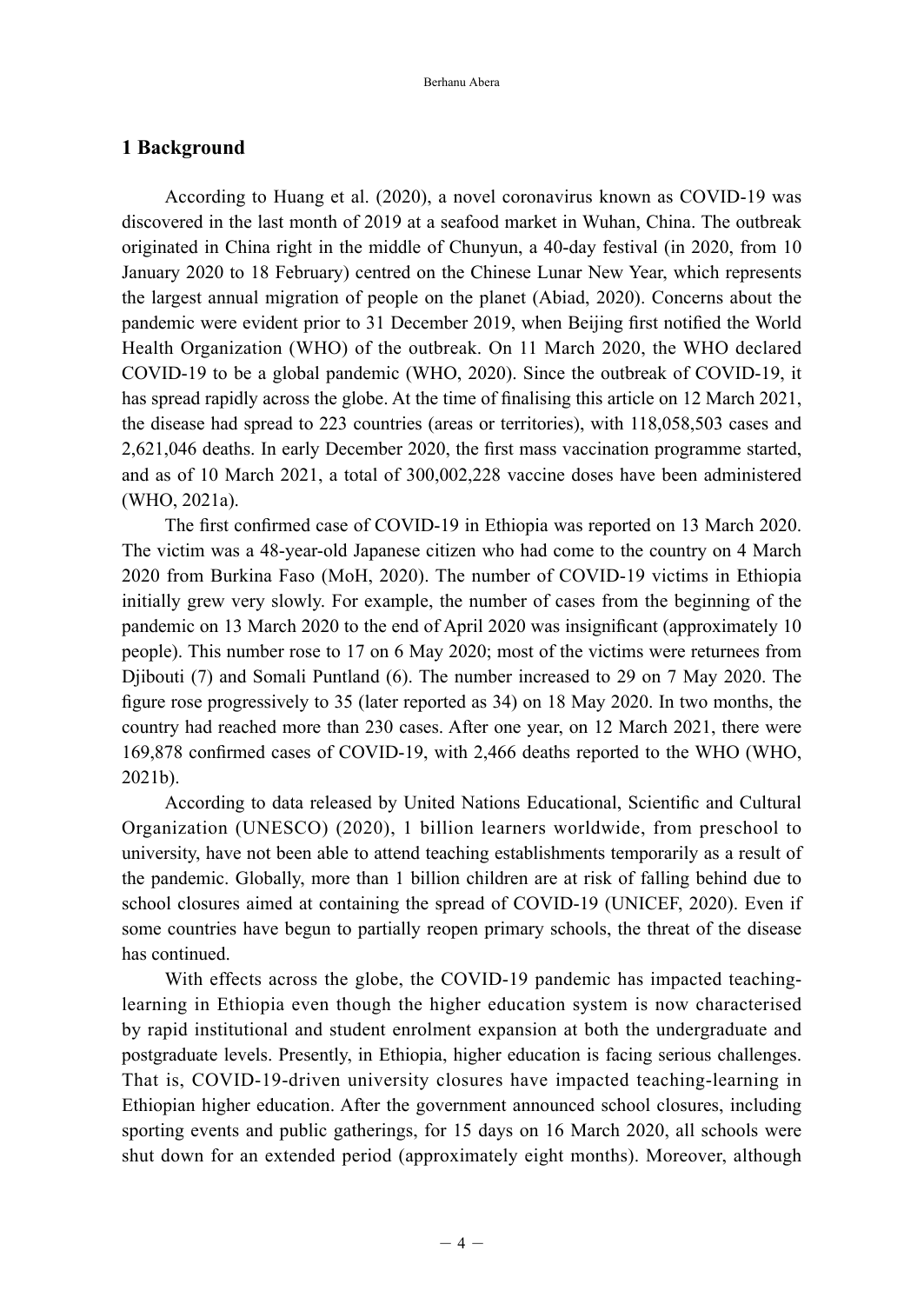classes were reopened after the school closures, teaching-learning occurred under abnormal conditions.

Although the government of Ethiopia has come up with new initiatives to use information communication technologies in the higher education system during the COVID-19-driven university closures, the infrastructure related to information technology and instructors' familiarity with e-learning authoring tools and platforms have been questionable. For instance, as part of their response to COVID-19 disruptions, the Ministry of Science and Higher Education (MoSHE) and universities have been taking action to support learners in continuing their education remotely, which has resulted in a paradigm shift in pedagogy. Having reopened classes, the MoSHE and universities have also encouraged instructors to prepare online content and to deliver blended lessons by reducing conventional face-to-face instruction. However, university students in most parts of the country have been obliged to stay at home, where distance learning has not been arranged. In addition, many students do not have access to technology or a suitable learning environment at home; that is, access to the internet and devices that students use to employ online learning seems to be limited. Instructors' familiarity with e-learning authoring tools and platforms has also been problematic. This means that equity and access to learning for all seem to be undermined by pandemic-transformed pedagogy. This study, therefore, assessed the effects of the COVID-19 pandemic on Ethiopian higher education and their implications for the use of pandemic-transformed pedagogy, focusing on the 'corona batches' of Addis Ababa University (AAU).

In this study, 'corona batches' refers to undergraduate students who discontinued their classes due to the COVID-19 pandemic and resumed their semester courses during reopening. It is expected that the results will provide a clear picture of the effects of the COVID-19 pandemic on the 'corona batches' and will highlight the effective use of COVID-19-driven pedagogy to mitigate the impacts of the crisis. Further, the study serves as a timely response to students' learning during the COVID-19 pandemic scenario. Moreover, policymakers in the area of higher learning will benefit from the research.

## **2 Objectives**

The objective of the research was to assess the effects of COVID-19 on Ethiopian higher education and their implications for the use of pandemic-transformed pedagogy, focusing on the 'corona batches' of Addis Ababa University.

More specifically, the research attempts to:

- identify current practices and challenges associated with teaching-learning methods in view of COVID-19;
- examine crisis-mitigation measures taken by Addis Ababa University;
- explore academic staff's adoption of educational technologies to provide technology-assisted lessons and to introduce new learning content;
- identify how students have been learning under the pandemic; and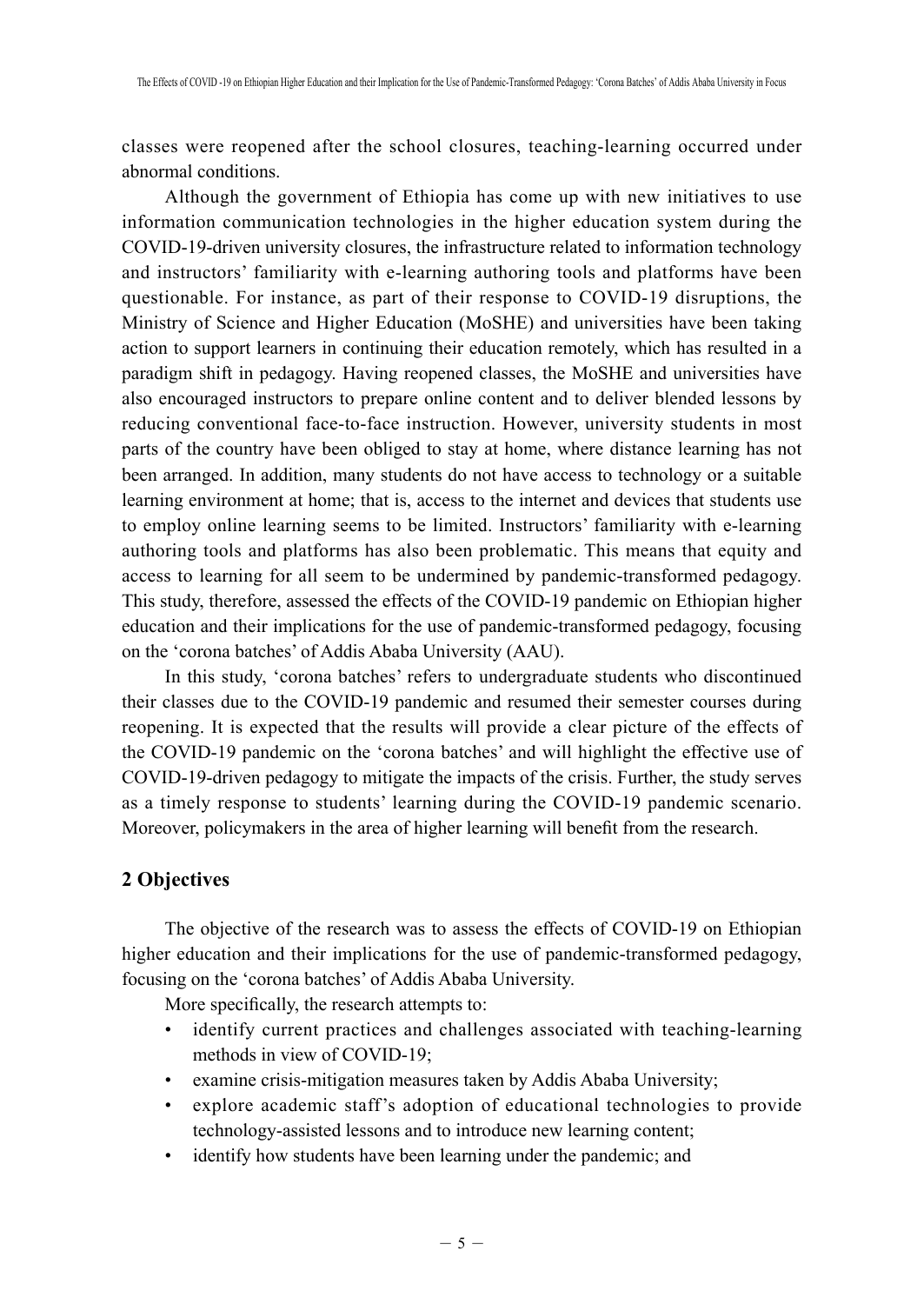• propose remedial measures to mitigate the effects of the pandemic on the higher education system.

## **3 Method**

### **3.1 Research Design and Conceptual Model of the Study**

The main objective of this study was to collect data on the effects of the COVID-19 pandemic on Ethiopian higher education specific to the 'corona batches' of AAU. It also explored the use of COVID-19-driven pedagogy. To achieve the objectives of the study, an explanatory research design with a qualitative approach was employed, with a quantitative approach as a supplement. That is, this study investigated how teachinglearning has looked during the COVID-19 era, involving academic staff who have taught 'corona batches' in different faculties of AAU and their students.

The following conceptual framework was used in the study as a model, which has been generated from sources in the literature. The model represents the variables that were investigated in the study. These variables are interrelated to each other, as demonstrated by the arrows in the model. The variables in the largest circle generate the variables in the other two circles, and each of them affects the others in turn.



*Note: Author's design* **Figure 1: Conceptual model of the study**

The outbreak of coronavirus, an acute respiratory illness transmitted through respiratory droplets and contact, has caused multiple social and economic effects. Since it is contiguous, it has spread unpredictably throughout the world at an alarming rate. The disease has rapidly reached areas with high population densities, including urban areas, camps and camp-like settings, and often overburdens weak health care systems (UN, 2020). Thus, as the World Bank (2020) claimed, school closures are a critical pillar of social distancing tools to mitigate the spread of the illness and to avoid an acceleration of cases that would put a strain on health services. School closures slow down the spread of contagion. In this sense, Ethiopia declared school closures soon after the outbreak and the first coronavirus case was confirmed. The MoSHE also announced mandatory university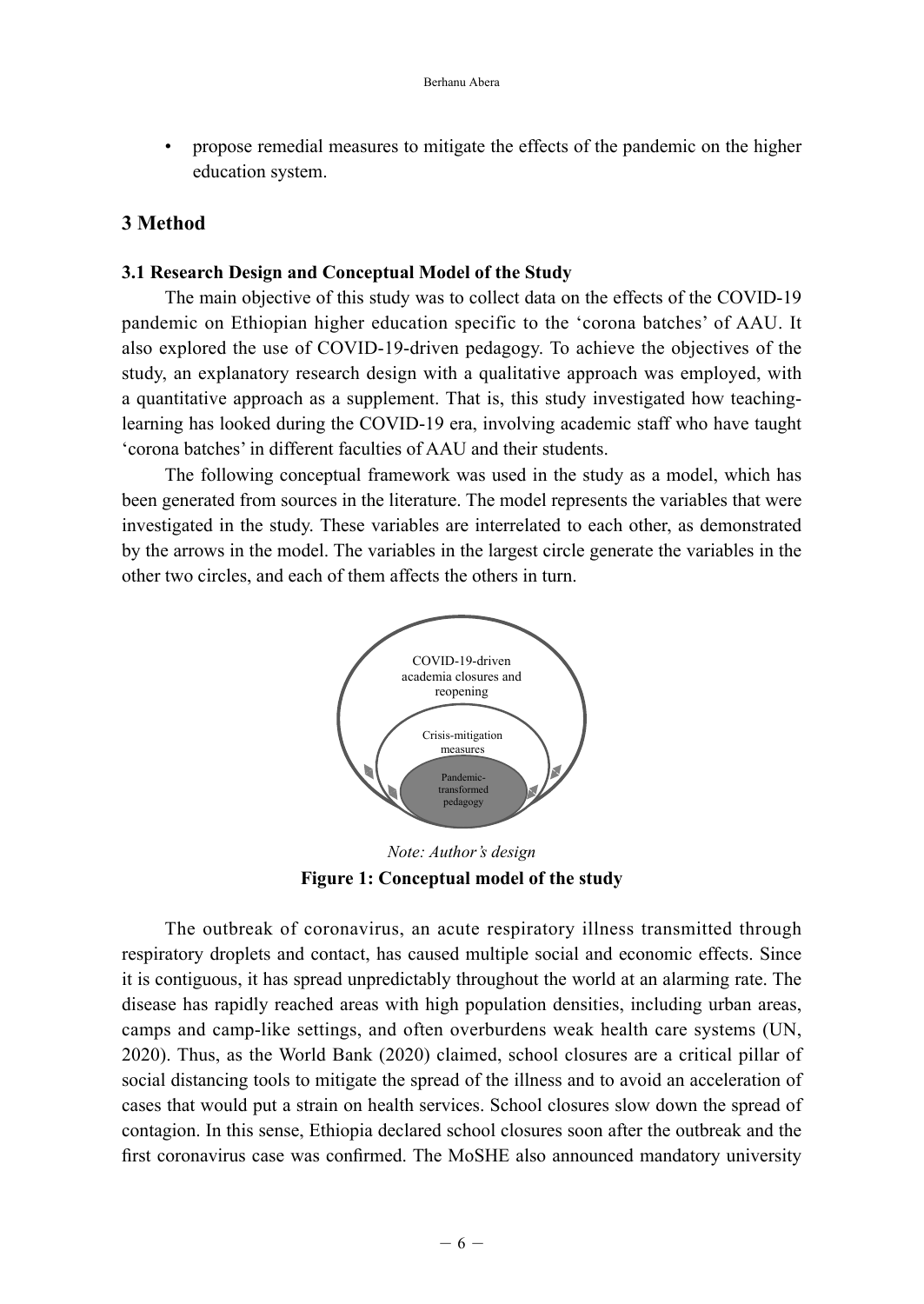closures, and students were obliged to return home. School closures due to COVID-19 have affected learners nationwide. This study, hence, identified current practices and challenges associated with teaching-learning methods in view of COVID-19.

According to David (2020), digitised materials can be used to alleviate problems related to the COVID-19 pandemic. From this perspective, countries took various crisismitigation measures to continue teaching-learning after the novel coronavirus emerged. Countries devised contingency plans for COVID-19 and adopted multiple learning delivery modalities ranging from low-tech to high-tech (i.e., from instructional radio and television that are more easily available to economically disadvantaged groups to webbased platforms). The government of Ethiopia persuaded universities and schools to continue teaching-learning using available technological tools. For instance, the MoSHE organised online forums on how to utilise e-learning during the pandemic. The question we must ask is 'Is the Ethiopian education system designed to adapt rapidly to such a problem'? Therefore, the study aimed to assess the crisis-mitigation measures taken by Addis Ababa University. It also explored academic staff's adoption of educational technologies to provide technology-assisted lessons and to introduce new learning content.

The crisis-mitigation measures (i.e., teaching-learning modalities) employed in the education sector have changed the traditional pedagogy. For example, schooling has shifted towards 'de-schooling'. Conventional face-to-face instruction switched to being delivered via screens. The modality of giving lessons has also changed during the pandemic; lessons have been delivered in fully online and blended formats. The role of instructors has also been transformed; that is, instead of only using the usual 'talk and chalk', the pandemic has forced instructors to develop digital lessons and deliver them virtually. Their instructional communication with students has become both asynchronous and synchronous. Self-paced and class-paced learning have also been introduced.

According to Hindle (2007), an understanding and application of ICTs for teachinglearning in technical and pedagogical dimensions should be taken into account in such a situation. Capabilities in technology and media-related skills are required to design and develop e-learning courses. For instance, knowledge and skills of courseware authoring tools (special-purpose tools that create interactive e-learning content) are essential. Moreover, teachers need to be ICT-literate with regard to which technology is available and how it might be used. Above all, as Mishra  $\&$  Koehler (2006) asserted, teachers' knowledge of the common intersection of technology, pedagogy, and content is paramount. Thus, the study was concerned with the effects of pandemic-transformed pedagogy on students' learning and instructors' quality of teaching.

### **3.2 Research Setting and Participants**

The study was conducted at Addis Ababa University, which is the pioneer higher education institute in the country, established in 1950. AAU currently offers 73 undergraduate and 366 graduate programmes (96 PhD programmes, 210 Master's programmes, and 60 specialty and subspecialty courses) at its 10 colleges, two technology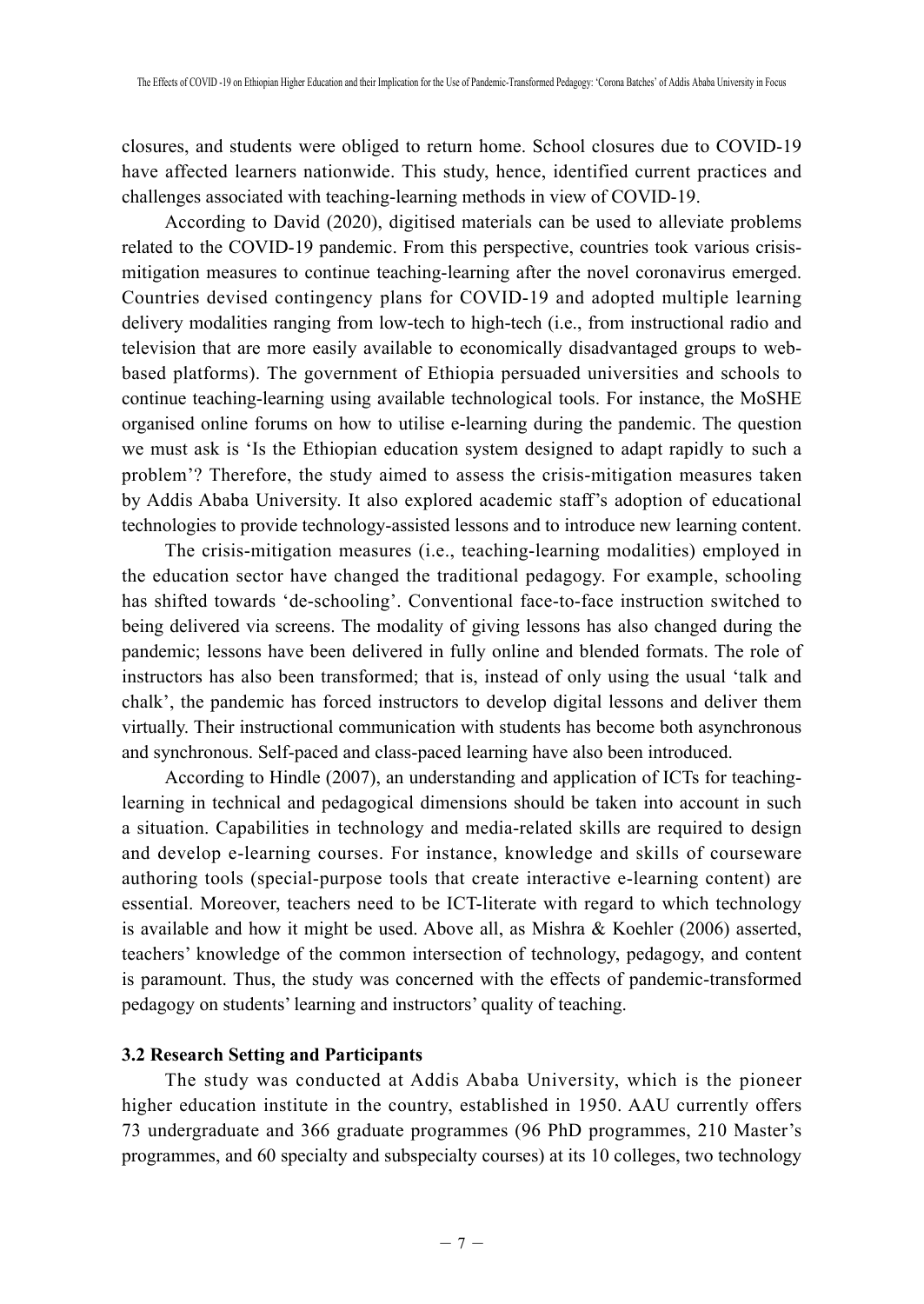institutes, and 11 research institutes (four of which run graduate programmes). The MoSHE has recognized AAU as a research university (AAU, 2020a).

Academic staff of the university were the target participants of the study. The study also involved students, e-learning focal persons, and repository technical support specialists. While academic staff were randomly selected, students were selected purposefully. That is, email accounts of faculty members from various disciplines were randomly selected, and a link to the questionnaire was sent. Student participants were intentionally selected based on their ability to elucidate the COVID-19-driven teachinglearning process. Moreover, availability sampling was employed to choose e-learning focal persons and repository technical support specialists.

#### **3.3 Instruments of Data Collection**

To gather data for the study, three different instruments: documents, a questionnaire, and in-depth interviews, were used. That is, documents, such as meta-data of AAU's e-learning portal, institutional repository and webpage content, guidelines for handling the effects of the pandemic and online learning, and written correspondence, were reviewed and analysed digitally. Considering COVID-19 pandemic, a questionnaire was administered to academic staff using Google Forms, and 76 valid responses were obtained. In-depth telephone interviews were also conducted with a 'corona batch' of 15 students.

Both qualitative and quantitative data analysis techniques were carried out to analyse the data, and the results were interpreted and discussed in relation to the specific research objectives and the conceptual model of the study. To analyse the quantitative data, descriptive statistics, such as frequencies and percentages, were generated in Google Forms. The qualitative data were organized manually and interpreted by integration with the quantitative data.

## **4 Results**

This section is devoted to the presentation and analysis of the results of the study under five sub-sections. The first sub-section presents the status of teaching-learning at AAU in the time of the COVID-19 pandemic. The practices and challenges associated with teaching-learning methods in view of COVID-19 are addressed. The second subsection describes the findings related to the educational (crisis-mitigation) measures that AAU has taken during the COVID-19 crisis. The third sub-section discusses the outcomes of the COVID-19 pandemic and the push towards online learning; that is, academic staff's adoption of educational technologies to provide technology-assisted lessons and to introduce new learning content is explored. Results related to the state of academic staff's use of technology and students' learning are presented in the fourth sub-section. The last sub-section deals with the strategies for using sustainable pandemic-transformed pedagogy.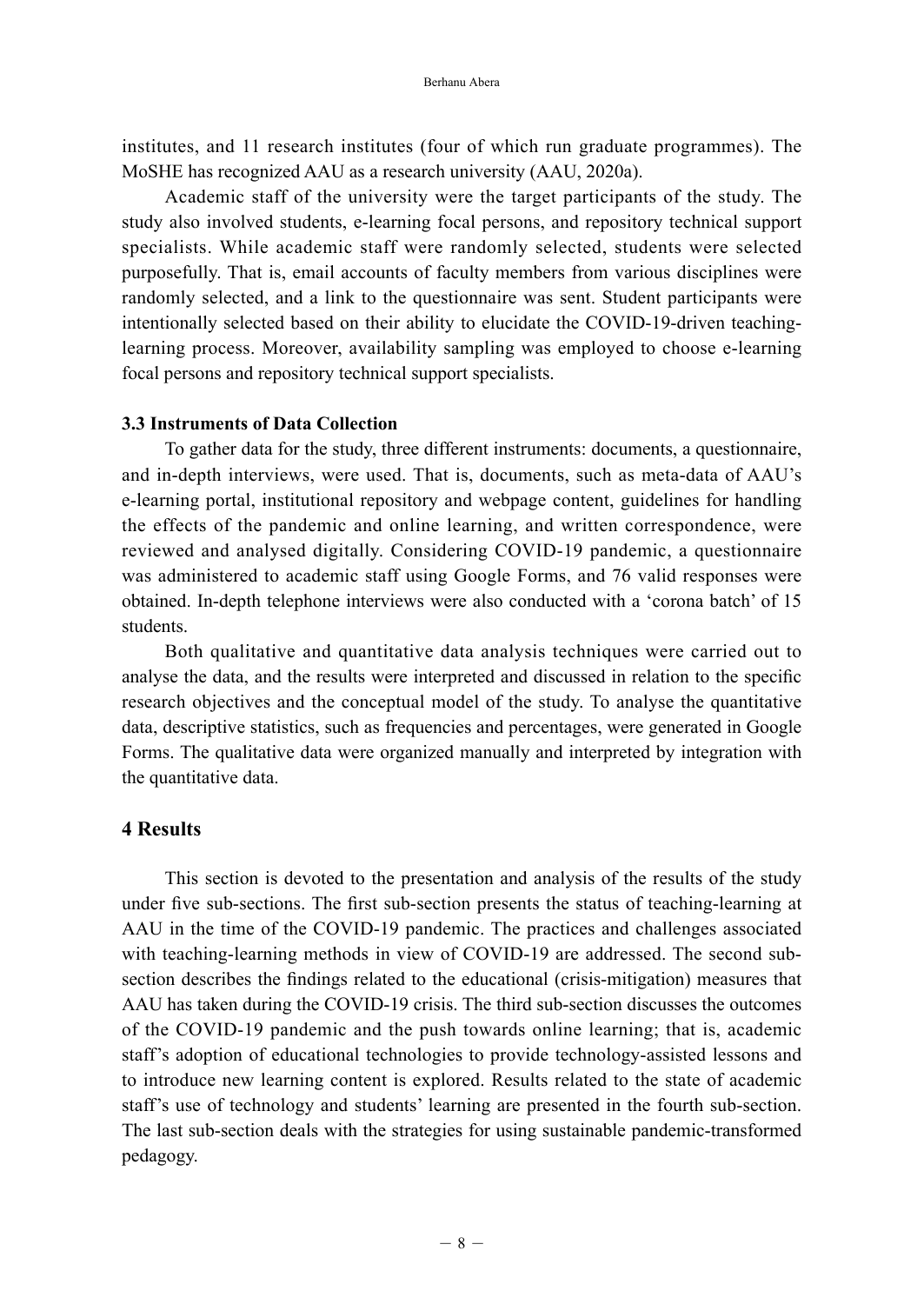## **4.1 AAU in the time of the COVID-19 Pandemic**

At the epicentre of the virus, AAU took the necessary steps to continue face-to-face instruction. There were restrictions regarding who could enter the university. Only staff members and students were allowed to enter the university's compound, with sanitary measures taken at each gate of the campus. No one was allowed to enter the university without adhering to hygienic regulations (washing or sanitising one's hands) and wearing a face mask. Classes continued in this manner for approximately two weeks. However, when the first confirmed case of COVID-19 was reported in Ethiopia on 13 March 2020, things changed. Based on the MoSHE's letter to 45 public universities dated 16 March 2020, the university suspended face-to-face teaching-learning, as the ministry urged all universities to discontinue face-to-face teaching-learning and informed them that they should restrict students' movement off campus. The ministry imposed a universitywide lockdown for two weeks and initiated distance learning options; universities were instructed to deliver lessons through email communication and any forms of online learning (MoSHE, 2020a). After two weeks, the university closed classes and decided to clear students from its various campuses. Mobility was also banned across the campuses. Staff were told to remain in lockdown at home; a stay-at-home order was in effect. Everywhere was deserted for approximately two months.

Having announced a 14-day self-quarantine mandatory for anyone entering the country from overseas, the government started to use public universities in the capital for quarantine (first Addis Ababa Science and Technology University, and then Kotebe Metropolitan University). Some campuses of Addis Ababa University, such as the main campus at 6 kilo, the Addis Ababa Institute of Technology at 5 kilo, the College of Natural and Computational Sciences at 4 kilo, and the College of Health Sciences at Sefere-Selam, partially served as quarantine sites. This trend was extended to other public universities, such as Dire Dawa, Jigjiga, and Semera, which are located in the eastern part of the country. A number of returnees from Djibouti, Somali Puntland, and Middle Eastern countries were under quarantine at those universities.

Gradually, AAU's administration encouraged academic staff to continue teaching graduate students remotely through a variety of online platforms and electronic textbooks. However, most instructors were reluctant to deliver classes virtually. Since most of the graduating classes of postgraduate students had completed their coursework, thesis and dissertation defences took place. The defences were completed both face-to-face and virtually. While some of them took place remotely online, most defences were held face-to-face only in the presence of internal and external examiners and the examinee. Finally, AAU graduated 5,742 students, who were able to complete their courses in different fields of study, with a virtually held commencement on Saturday, 25 July 2020. In total, 244 students (including those with medical specialties) graduated with PhDs, and 3,128 students graduated with an MA/MSc. The remaining 2,370 students were from undergraduate programmes and were enrolled in the continuing education programme (AAU, 2020b).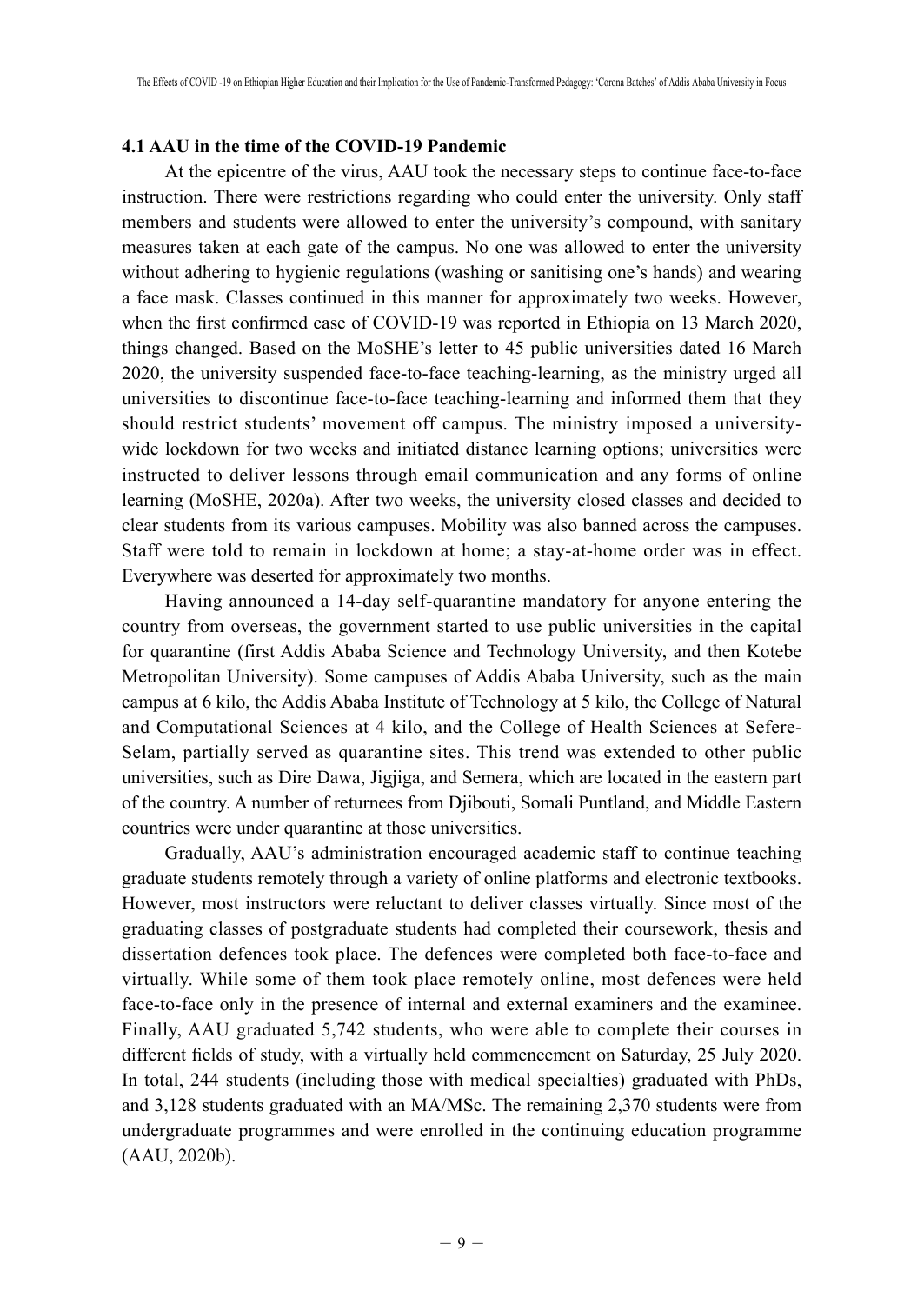On 7 September 2020, the University Managing Council (which comprises the president, vice presidents, deans, directors, and other key officers) held a virtual meeting on the reopening of classes. The president chaired the meeting, while the Office of the Academic Vice President presented the guidelines for reopening undergraduate classes. Next, a survey report on AAU's online learning practices from students' perspectives was presented. Some colleges also shared their teaching practices during the pandemic. These discussions revealed that online learning was not uniform across the university, and some instructors were not considerate of the circumstances of COVID-19.

Afterwards, the MoSHE announced its plan to reopen the country's 45 public universities despite the disease continuing to spread nationwide. In addition, the ministry circulated the guidelines for reopening classes among higher learning institutions, along with a four-page evaluation checklist (MoSHE, 2020b). A task force from the MoSHE assessed state-owned universities by using the checklist, and four universities were allowed to reopen for the first time. Addis Ababa University was among them and reopened undergraduate classes in November 2020. According to the university's supplementary academic calendar, to complete the second semester of the 2019/2020 academic year, graduating classes were registered from 2–3 November 2020 in Phase I (AAU, 2020c). Classes were held for approximately 45 days, and 4,078 students who

| <b>College/Institute</b>                | <b>Phase I</b><br>(graduating | Phase II ( $3rd$ -year &<br>>year-II students of | Phase III (1 <sup>st</sup> -<br>year and $2nd$ - |
|-----------------------------------------|-------------------------------|--------------------------------------------------|--------------------------------------------------|
|                                         | classes)                      | three-year                                       | year students)                                   |
|                                         |                               | undergraduate                                    |                                                  |
|                                         |                               | programmes)                                      |                                                  |
| Addis Ababa Institute of Technology     | 1,076                         | 1,149                                            | 1,097                                            |
| Architecture, Building Construction and | 426                           | 389                                              | 474                                              |
| City Development                        |                               |                                                  |                                                  |
| College of Natural and Computational    | 451                           | $416+115=531*$                                   | $855 - 416 = 439$ **                             |
| Sciences                                |                               |                                                  |                                                  |
| College of Health Sciences              | 816                           | 922                                              | 1,054                                            |
| College of Veterinary Medicine and      | 78                            | 77                                               | 191                                              |
| Agriculture                             |                               |                                                  |                                                  |
| College of Education and Behavioral     | 84                            | $+103*$                                          | $459-103=356**$                                  |
| <b>Studies</b>                          |                               |                                                  |                                                  |
| College of Business and Economics       | 620                           | $760*$                                           | 1,340-                                           |
|                                         |                               |                                                  | 760=580**                                        |
| College of Law and Governance Studies   | 100                           | 93                                               | 116                                              |
| College of Social Sciences              | 246                           | $265*$                                           | 582-265=317**                                    |
| College of Humanities, Language         | 228                           | $35+280=315*$                                    | $640 - 280 = 360$ **                             |
| Studies, Journalism and Communication   |                               |                                                  |                                                  |
| College of Performing and Visual Arts   | 140                           | 155                                              | 249                                              |
| Total                                   | 4,265                         | 4,759                                            | 5,233                                            |

**Table 1. The number of undergraduate students the AAU admitted during reopening**

*\* Year II students of three-year undergraduate programmes were included*

*\*\* Only 1st-year students were admitted*

*Source: The Office of the Academic Vice President of AAU*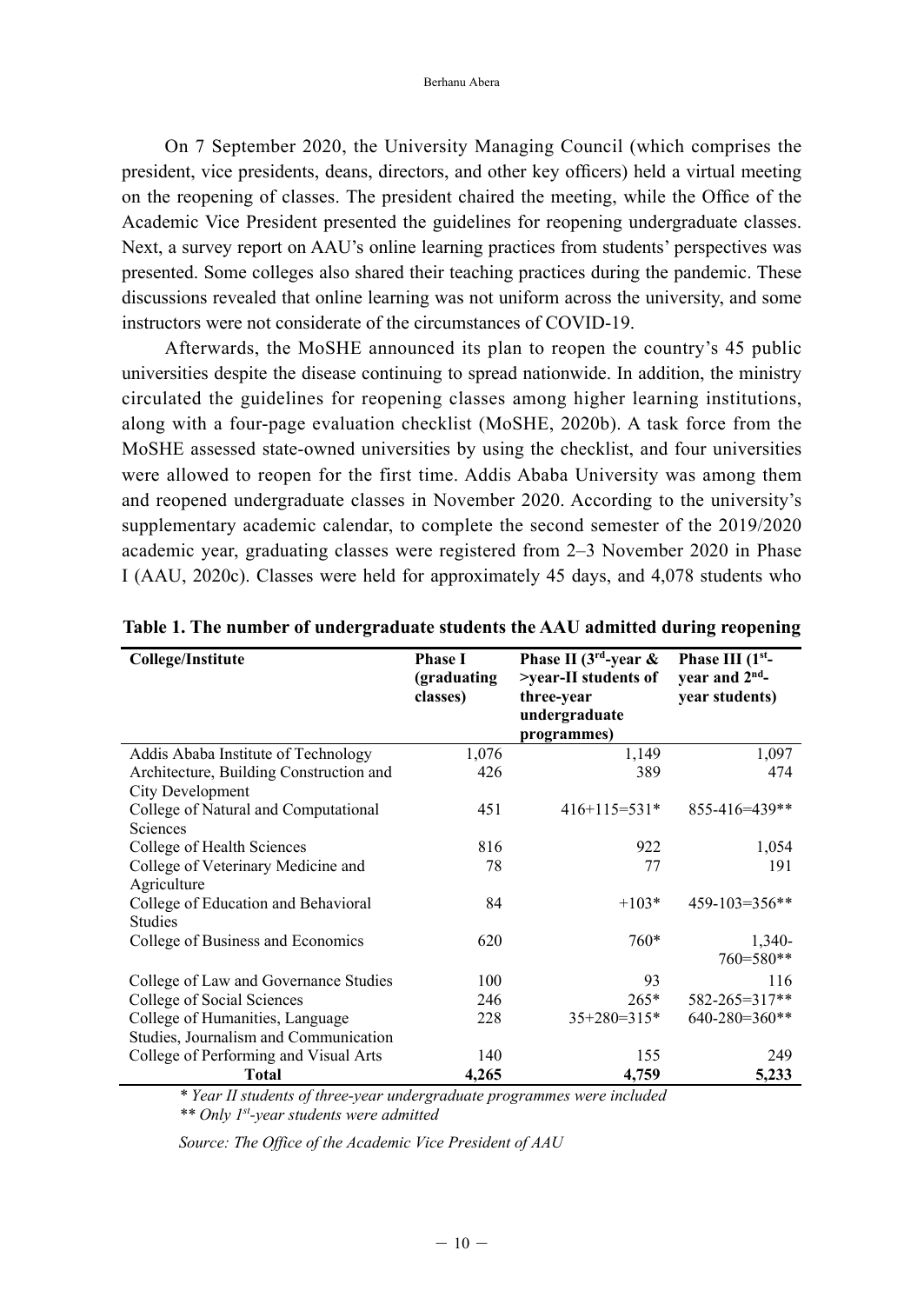were able to conclude their courses in different fields of study and graduated on 26 December 2020. Of those graduates, 804 were postgraduate students, including those with medical specialties (AAU, 2020d).

At first, the university planned to admit undergraduate students in three phases (phase I, graduating classes for 45 days; phase II, 3rd-year and above students and year II students of three-year undergraduate programmes for 45 days; and phase III, 1st-year and second-year students for 61 days), as shown in Table 1 (AAU, 2020e). However, the university revised its calendar and admitted all non-graduating undergraduate students on 29 December 2020 for 67 days (AAU, 2020f).

### **4.2 Educational measures that AAU has taken during the COVID-19 crisis**

To alleviate problems related to the pandemic, the university organised a series of training sessions on online learning entitled 'A Hands-on Training on Online Collaboration Google Suite Tools' in May 2020. The training involved academic staff and was conducted online. The training sessions were mainly focused on online collaboration using Google Suite services, with a special emphasis on Google Meet and Google Classroom. The training sessions also accommodated issues related to using AAU's e-learning platform (http://elearning.aau.edu.et) to upload course materials.

Meanwhile, the university financed the digital curriculum and materials before and during the pandemic. For instance, Addis Ababa University's Institutional Repository (AAU-IR) has made digital reading materials available. It has also facilitated digital preservation and scholarly communication (please see Figure 2) (AAU, 2021a).



**Figure 2: Screenshot of AAU's Institutional Repository (accessed on 10 March 2021)**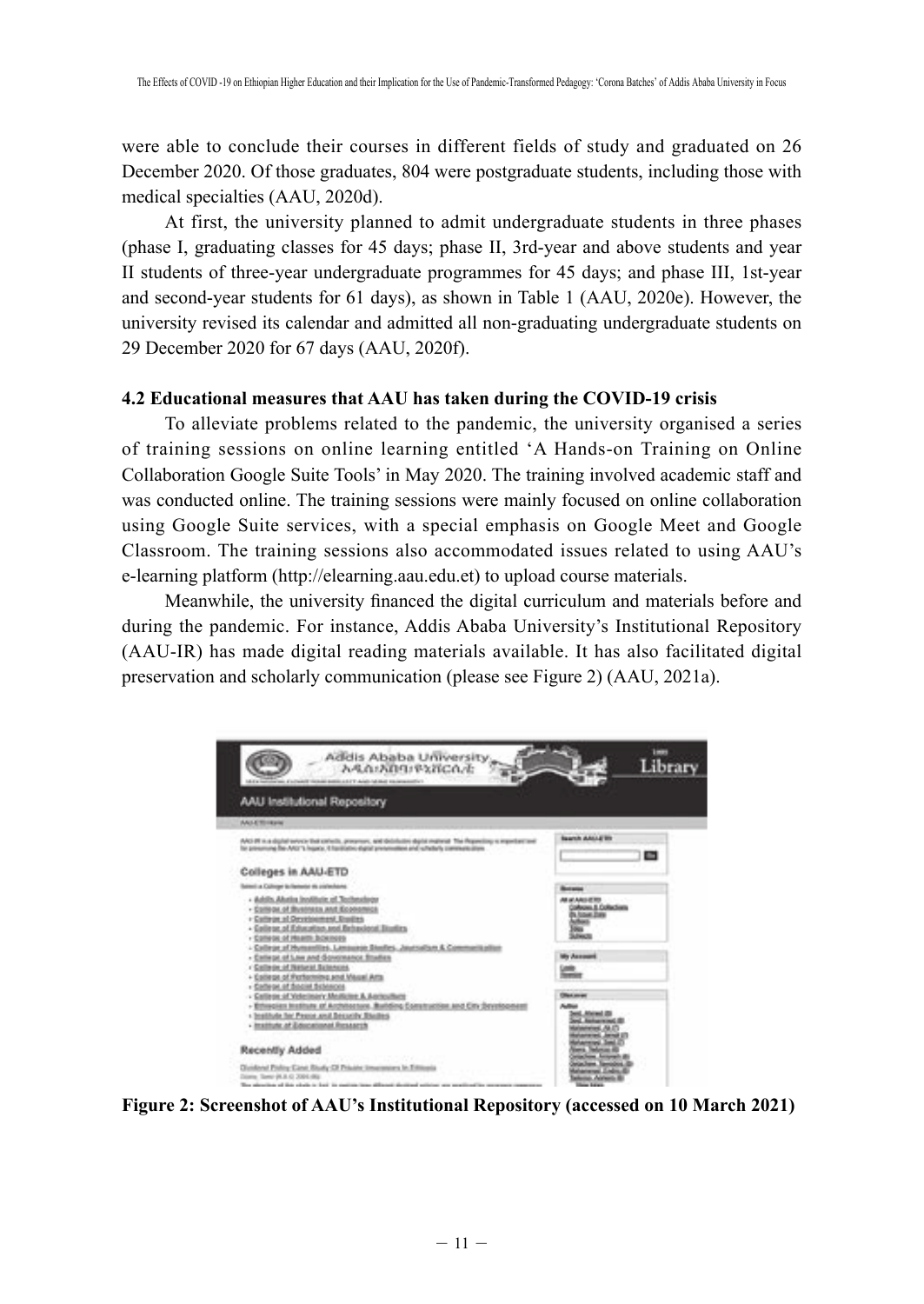As per the metadata of AAU-IR, approximately 161,473 users viewed the repository and downloaded 98,708 digital reading materials from September 2020 to 10 March 2021. As indicated in Figure 3 (below), the repository had the highest number of visitors in December 2020 (32,924) and January 2021 (30,380) after the reopening of undergraduate classes. This may be because the university admitted all non-graduating undergraduate students on 29 December 2020, and students made efforts use digital resources. The response obtained from a repository technical support specialist supported this. He mentioned that since the university began to admit undergraduate students, the number of visitors to the repository has increased. In fact, he said that postgraduate students and graduating classes of undergraduate students have widely used the repository when writing their term papers, senior essays and theses.



## *Source: AAU Libraries (accessed on 10 March 2021)* **Figure 3: Visitors to AAU's Institutional Repository (from September 2020–10 March 2021)**

In addition, the university upgraded its e-learning portal (the AAU e-learning portal) and developed guidance manuals for teachers and students. A number of teaching-learning materials (lecture notes, modules and supplementary reading materials) have been made available using the portal in Portable Document Format (PDF), Microsoft PowerPoint (MSPP) and Microsoft Word (MSW) formats since the onset of the pandemic (AAU, 2021b).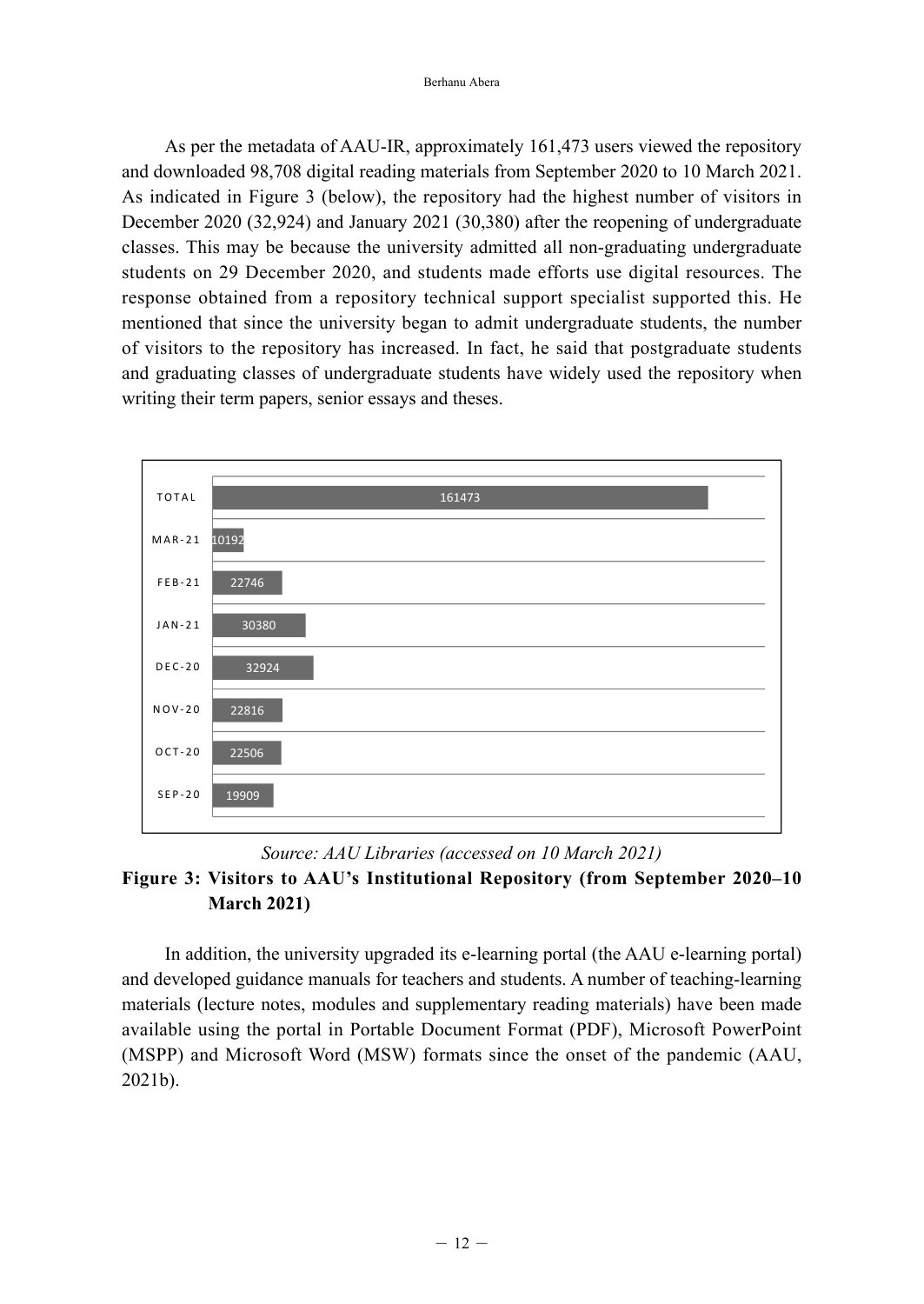

**Figure 4: Screenshot of AAU's e-learning portal (accessed on 10 March 2021)**

For instance, at the time of writing this article on 10 March 2021, the university has made more than 85 course materials for undergraduate programmes available that can be accessed with guest privileges (please see Figure 5). Materials have also been uploaded for approximately 20 courses for postgraduate programmes. However, the number of instructors who use the portal as an instructional tool is very low (fewer than 20 instructors have used the platform). Of AAU's colleges/institutes, only the African Center of Excellence for Water Management (ACEWM) has consistently used the portal as an instructional tool. According to a discussion held with an e-learning platform focal person, other colleges have used the portal to share course materials for undergraduate students with guest access.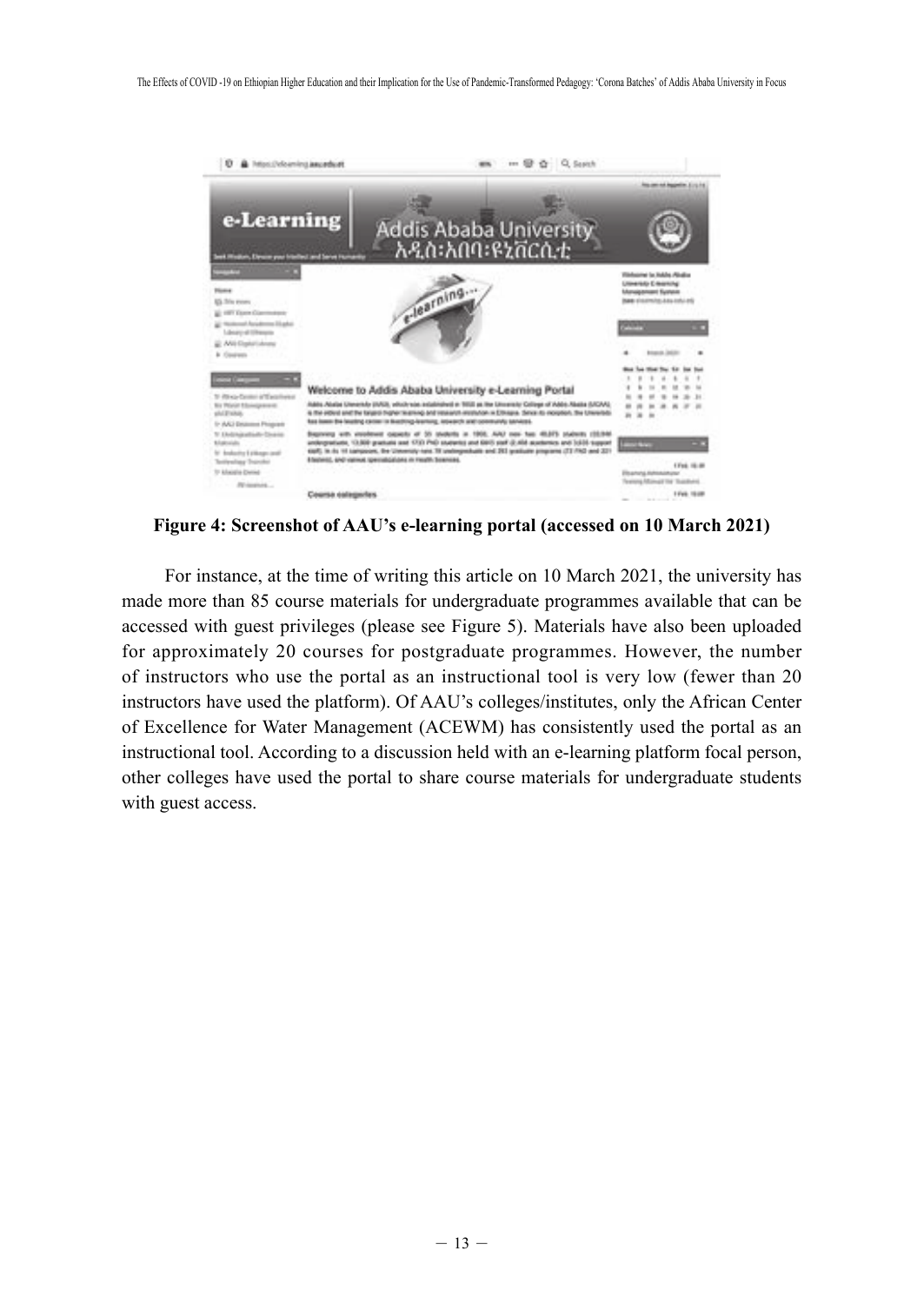Berhanu Abera

| e-Learning<br>Addis Ababa University<br>አዲስ፡አበባ፡ዩኒቨርሲቲ<br>follow, Devote and triefied and been to<br>Flams & Courses & Debryonicals Casses Materials | This are avents which on a seed in 19. |
|------------------------------------------------------------------------------------------------------------------------------------------------------|----------------------------------------|
|                                                                                                                                                      |                                        |
|                                                                                                                                                      |                                        |
| <b>Cristal categories</b>                                                                                                                            |                                        |
| Sidegratula Course Materials                                                                                                                         |                                        |
| + Site pages                                                                                                                                         |                                        |
| <b>DOM:</b><br>Swarph courses!<br>a Corera                                                                                                           |                                        |
| Iv-At Fed Year Steplents<br>Africa Carbai of                                                                                                         |                                        |
| > Excellence for follows                                                                                                                             | 10                                     |
| <b>Ularagement C.</b><br><b>RATA Ababa</b> institute of Technology<br>tr ANZ/Dalamot Phopers:                                                        |                                        |
| Undergreekente                                                                                                                                       | 上口                                     |
| Ethniques feetbank at Aventucture. Building, and City Constite<br>Cassine Materials                                                                  |                                        |
| 16 BW                                                                                                                                                | 10                                     |
| Callege of Business and Bosonwood<br>$A$ and                                                                                                         |                                        |
| $+ 0.02$                                                                                                                                             | 40                                     |
| $+165$<br><b>Callege of Elevelopment Blackster</b>                                                                                                   |                                        |
| 1.102                                                                                                                                                | χo                                     |
| $+ 100$<br>Callege of Education and Behavior Elizaber                                                                                                |                                        |
| $+100$                                                                                                                                               | 브라                                     |
| $+ 100$<br>Earliege of Health Belmoore                                                                                                               |                                        |
| $+188$                                                                                                                                               | 10                                     |
| $+107$<br>Diffuge of Hartwritten, Language Studies, Instruction & Dainmaskiation                                                                     |                                        |
| 1.788<br>$n$ mm                                                                                                                                      | 보다                                     |
| Callege of Law and Giovenness Busines<br>1.99                                                                                                        |                                        |
| <b>INVENTIONAL ENT</b>                                                                                                                               | 1.01                                   |
| <b>Technology Transfer</b><br>Exhip at hand and Ennumance Brieness                                                                                   |                                        |
| t Mask Dow                                                                                                                                           |                                        |
|                                                                                                                                                      | 上口                                     |
| Callege of Furturining & Visual Ad a                                                                                                                 | . .                                    |

## **Figure 5: Screenshot of AAU's e-learning portal: Available course materials for undergraduate students (accessed on 10 March 2021)**

Moreover, according to the data obtained from AAU's Learning and Teaching Technologies Team, 80,237 people have visited the e-learning portal since March 2020. The number of visitors to the portal in one year (during the pandemic) is presented in Table 2 (below).

| $S/N0$ . | <b>Details</b>                                            | Frequency |
|----------|-----------------------------------------------------------|-----------|
|          | Average total visitors per month                          | 6,686     |
| 2.       | Average front page and digital content visitors per month | 3,183     |
| 3.       | Total visitors from the AAU community (account users)     | 4,182     |
| 4.       | Average monthly visitors from the AAU community           | 349       |
| 5.       | Total visitors with guest access                          | 37,851    |
| b.       | Average monthly guest access visitors                     | 3,154     |

**Table 2. Visitors to AAU's e-learning portal (from 1 March 2020–1 March 2021)**

*Source: AAU's Learning and Teaching Technologies Team*

As shown in Table 2 above, an average of 6,686 users visited the portal per month, and 3,183 of them visited the front page and accessed digital content. Of all visitors, 4,182 were from the AAU community, who had the privilege to access the portal using their accounts (account users), and 349 of them visited the platform per month. Visitors with guest access accounted for 37,851 visitors, with 3,154 visitors monthly. The interview data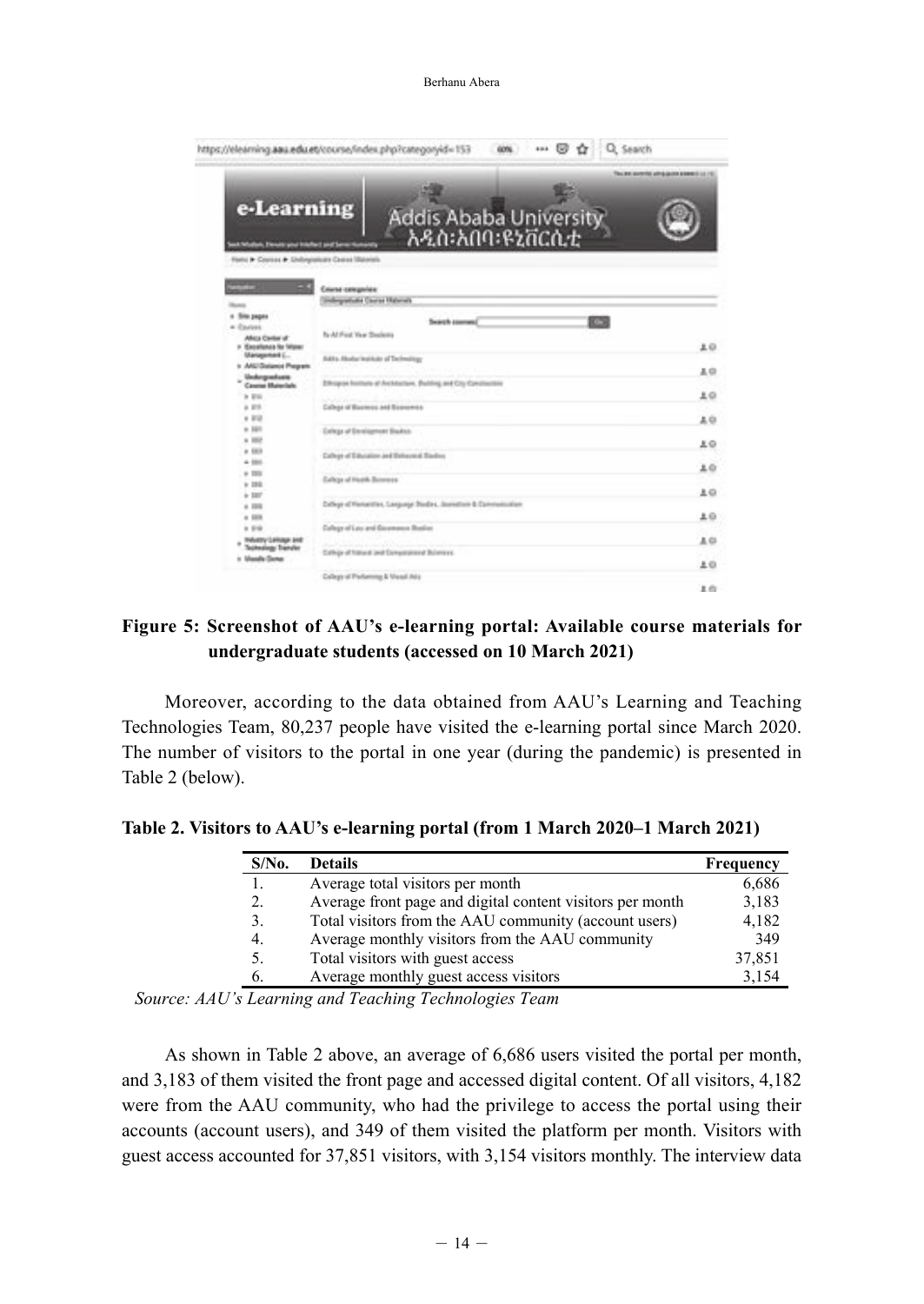also revealed that the number of visitors has increased during the pandemic. However, the number of users with accounts (with personal usernames and passwords) was not as expected. This is because the majority of the portal's end users accessed it to view the content uploaded or to download available teaching materials freely by using a guest account. Most instructors did not use the platform to deliver e-learning classes.

### **4.3 The COVID-19 Pandemic and the Push towards Online Learning**

School closures due to the coronavirus are affecting learners worldwide. According to David (2020), by the end of March 2020, over 180 countries had closed their schools, affecting 87.4% of learners (over 1.5 billion students). Likewise, UNESCO (2021) reported that two-thirds of an academic year has been lost on average worldwide due to COVID-19 school closures. Schools have been fully shut down for an average of 3.5 months (14 weeks) since the beginning of the pandemic. However, after one year, as of 5 March 2021, many countries have fully or partially reopened their schools. There are still approximately 26 country-wide closures, as illustrated in Figure 6.



## **Figure 6: Screenshot of UNESCO's dashboard on the impact of COVID-19 on education (accessed on 5 March 2021)**

The pandemic tested the capacity of various countries to use educational technologies. David (2020) asserted that we should not spend our time talking about the theory of e-learning or invest heavily in highly sophisticated e-learning infrastructure. Instead, we should explore the existing educational technologies (EdTechs) readily available in the country. For instance, the Ethiopian government organised educational programmes for primary school students on national radio. For secondary students, there is an instructional television programme the Plasma TV programme and Ethiopian Educational Television (EETV). There are also ICT infrastructures for students who attend higher learning institutes. Most primary school teachers and students are accustomed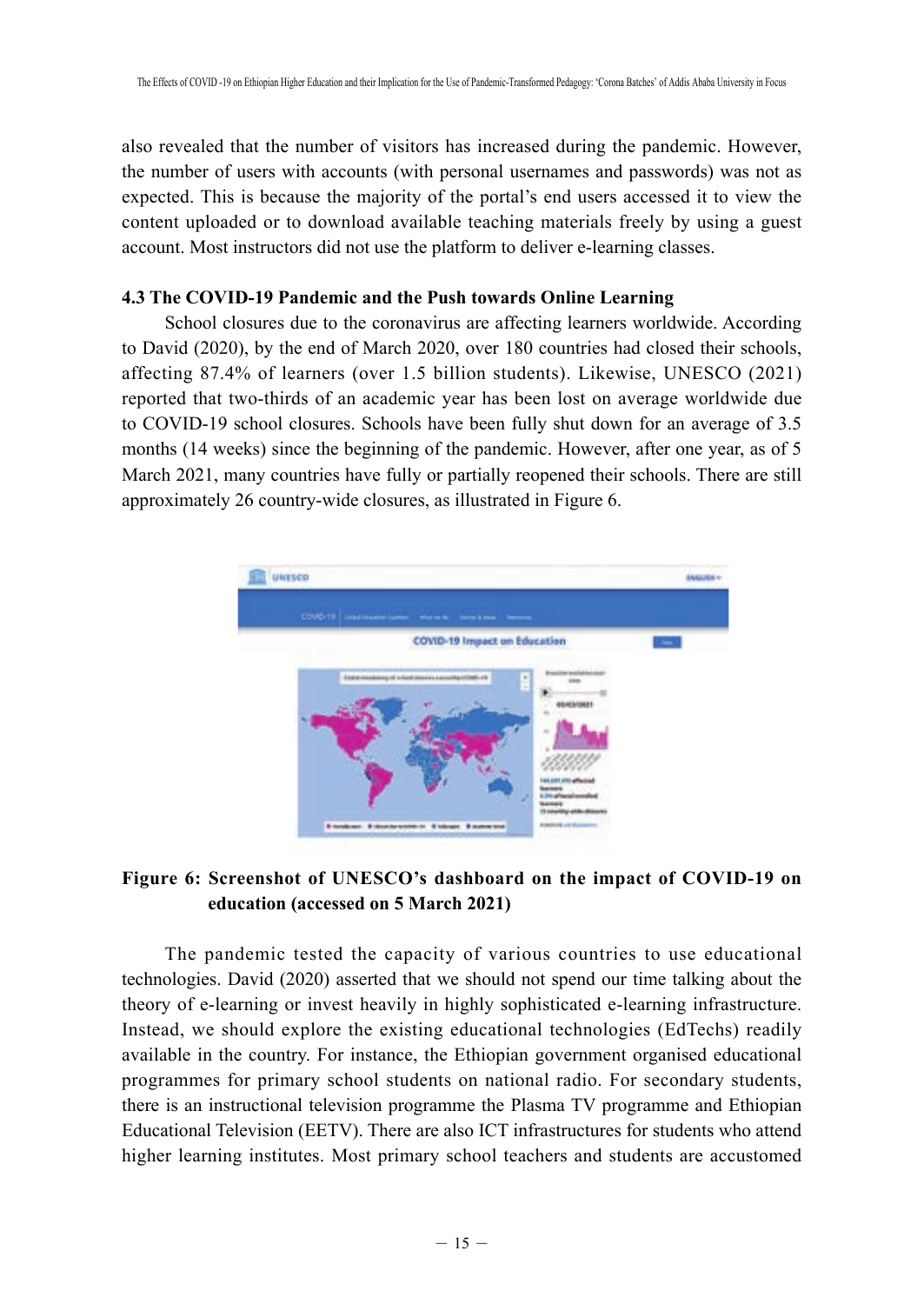to radio lessons, while most secondary school teachers are familiar with instructional television (known as 'Plasma'). University students and instructors also have experience using several educational technologies along with face-to-face instruction.

As part of the response to the COVID-19 pandemic, the Ministry of Education (MoE) and Regional Education Bureaus (REBs) took initiatives to utilise the existing EdTechs in the general education sector of the country. For instance, the City Government of Addis Ababa's Education Bureau encouraged primary school students to follow pre-planned radio lessons transmitted via its FM programme. The Bureau announced the programmes on TV and posted the schedule of each lesson door-to-door for community residents. In addition, the Education Bureau of Ormia has started to produce television lessons that have been broadcast on the Oromia Broadcast Network (a regional state-owned TV station). Furthermore, some private schools in Addis Ababa have struggled to launch their own EdTech solutions as a quick start during the outbreak of COVID-19. They have shared learning materials (simplified notes and worksheets) using Telegram and SMS. Some schools have also made content available on their websites, whereas few have tried to develop video lessons, which require high bandwidth.

The Ministry of Science and Higher Education (MoSHE) has been implementing a range of interventions. For instance, the MoSHE organised online forums on how to utilise e-learning to alleviate problems related to the pandemic. The Ethiopian Education and Research Network of the MoSHE has also made teaching and learning materials available on its e-learning portal/website (EthERNet, 2021). Moreover, some universities announced that classes would continue through online platforms. For instance, AAU's learning platform (e-learning.aau.edu.et) was launched. In a live discussion arranged by Ethiopian Television (ETV) on 8 May 2020, the President of AAU mentioned that online classes for all postgraduate and undergraduate distance and continuing students would be given using the platform. The university also planned to conduct thesis defences virtually using Google Meet.

Even though the MoSHE and universities have been asking instructors to prepare online content and offer online classes, the infrastructure related to information technology and instructors' familiarity with e-learning authoring tools and platforms have been limited. Students' responses during the interviews seemed to reinforce this. The students mentioned that almost all of their instructors have delivered lessons using the face-to-face modality. Although students were informed during their orientation that classes would be delivered using a blended approach, instructors have confined their teaching to the classroom. Only a few instructors have shared teaching materials and provided assignments using students' Telegram groups, and none of them have delivered courses online. Students who participated in the study further mentioned that the majority of students do not have electronic devices (such as laptops, tablets, and smartphones) to engage with online learning. Although the students acknowledged the availability of internet connectivity on the university campus, they also questioned the knowledge and skills of their instructors in using instructional technologies.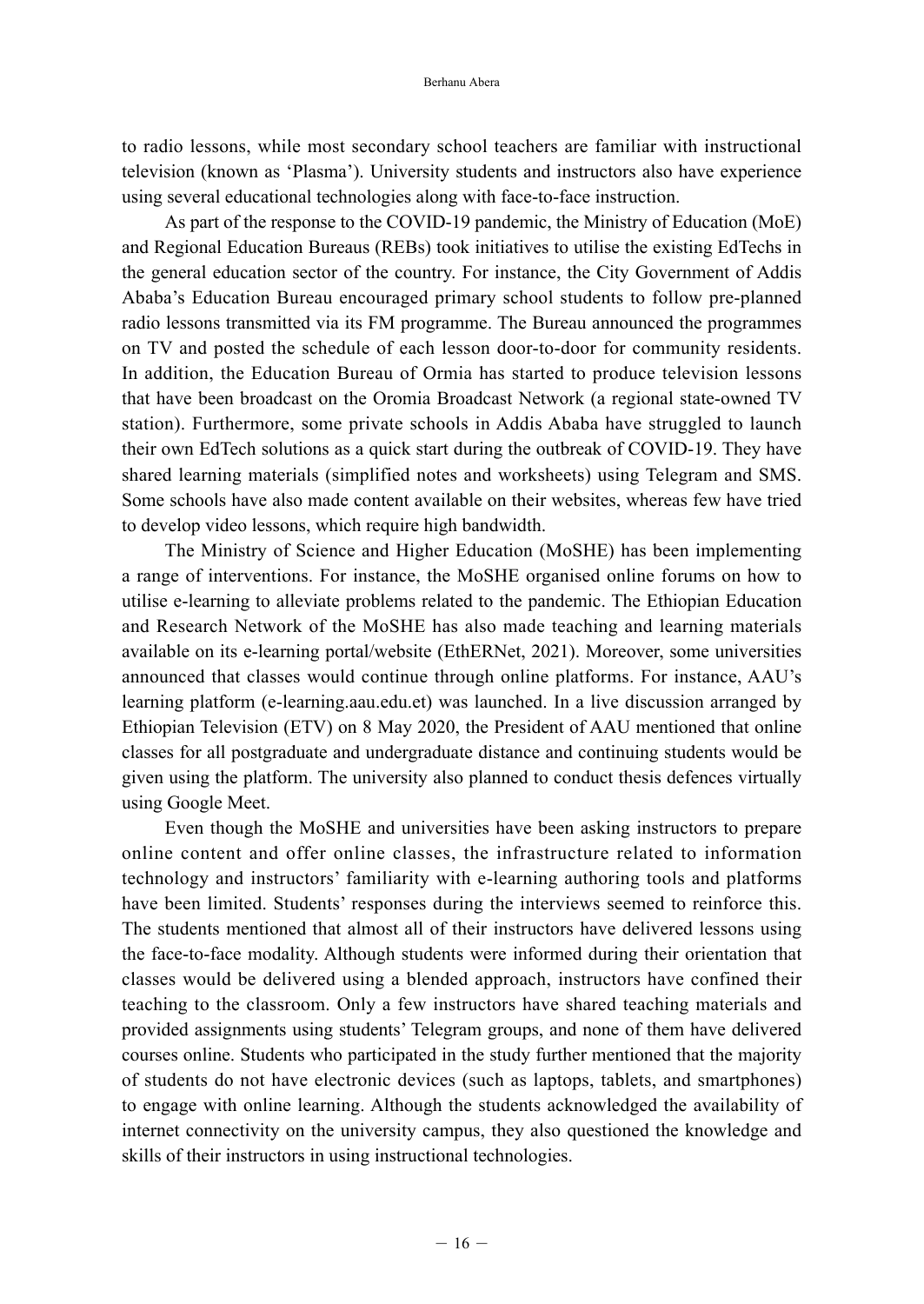From the interview results, it can be inferred that although the university has ensured infrastructure for the internet, the inaccessibility of electronic devices to students seems to have hampered the use of online learning. The knowledge and skills of instructors in developing and delivering e-learning courses seem to be questionable. The results obtained from the instructors also confirmed this, as discussed below.

#### **4.4 The state of academic staff's use of technology and students' learning**

In addition to the data collected using documents and interviews, attempts were made to assess instructors' use of technology for instructional purposes. To gather relevant data, a questionnaire for an online survey was designed using Google Forms, considering the COVID-19 pandemic. Then, an email message was sent to the Office of AAU's ICT Director to circulate the link of the online survey among the university community. The office disseminated the link through the group email accounts of AAU staff. Responses were accepted for approximately five months between 25 October 2020 and 28 February 2021, and 76 respondents completed the questionnaire. The respondents were from different colleges and institutes of the university with various disciplines. As illustrated in Figure 7, the majority of the respondents were male (78.4%); female respondents accounted for only 21.6%. This may be because the majority of academic staff at AAU are male. Most (54.1%) of the respondents held Master's degrees; PhD degree holders accounted for 39.2%. Further, many of the respondents (27.7%) had 11–15 years of work experience in higher education institutions, and 27% had 6–10 years of experience. The results further indicated that most (44.6%) of the participants in the survey were assistant professors, whereas 39.2% were lecturers.

![](_page_14_Figure_4.jpeg)

**Figure 7: Backgrounds of the instructors who took part in the survey**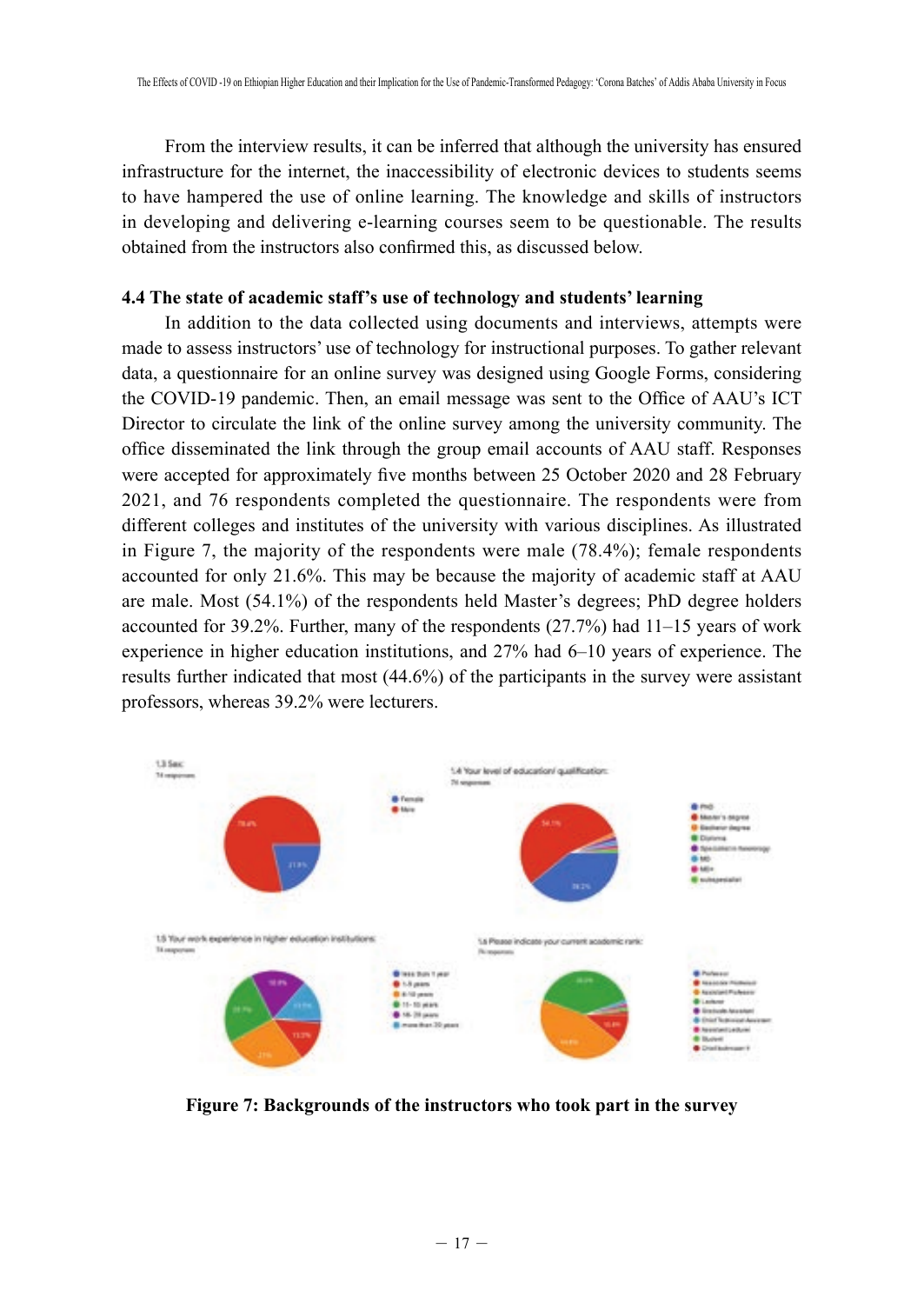In the survey, efforts were also made to examine instructors' familiarity with e-learning content authoring tools. Most of the academic staff were familiar with technological tools, such as YouTube, Google Docs and the Microsoft suite. They were also familiar with e-learning authoring tools such as Gomo, Canvas, Camtasia, Adobe Captivate and the iSpring Suite. Some of them (17.11%) reported that they were not acquainted with any of the authoring tools.

![](_page_15_Figure_2.jpeg)

**Figure 8: E-learning content authoring tools that academic staff were familiar with.**

Moreover, as shown in Figure 9, Zoom, Google Meet, Skype, Microsoft Teams and Google Hangouts were familiar communication (virtual learning delivery) tools. Of these, most instructors said they used Zoom and Google Meet most often.

![](_page_15_Figure_5.jpeg)

### **Figure 9: Victual learning delivery tools that academic staff were familiar with.**

In addition to academic staff's familiarity with e-learning content authoring and delivering tools, the survey also explored the state of instructors' use of technology for instructional purposes. Efforts were made to assess the accessibility of electronic devices and the use of the internet and synchronous text chat or voice. Almost all of the respondents (96.05%) said that they had laptop computers. Furthermore, the majority indicated that they had mobile phones with touch screens (89.47%) and desktop computers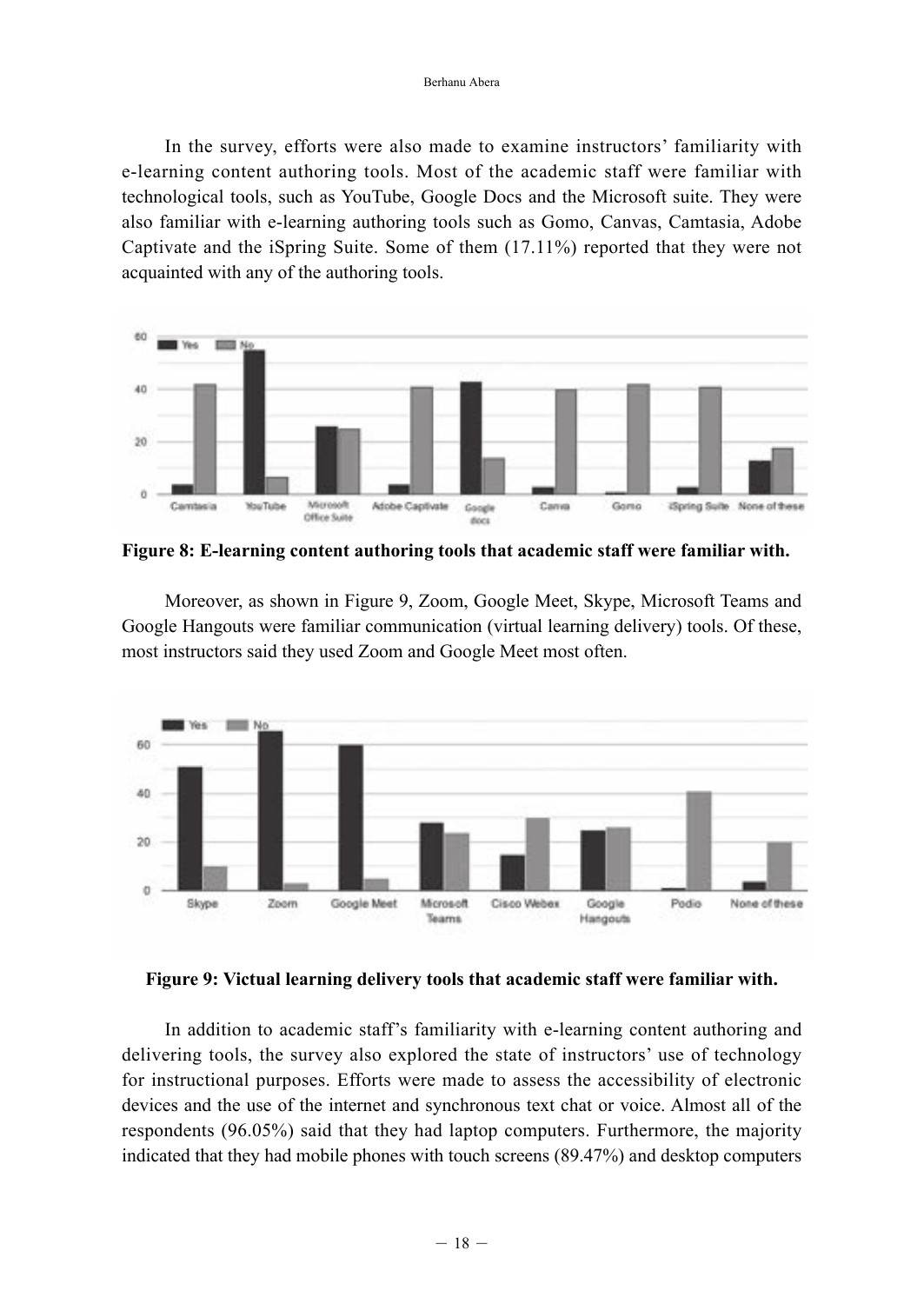![](_page_16_Figure_1.jpeg)

(78.95%), while only 50% used tablet computers.

**Figure 10: Electronic devices that academic staff have.**

Most of the participants also reported that they had internet access at home (64.4%), and many of them indicated that they spent approximately 20 hours each week on the internet. As shown in Figure 11 (below), the majority (58.1%) had experience using synchronous (at the same time) text chat or voice tools, such as Skype, Facebook, WhatsApp, Messenger, Imo, Viber, and Telegram, at home or in the workplace. The results of the survey similarly revealed that respondents frequently used e-learning resources, such as video, audio and virtual environments.

![](_page_16_Figure_5.jpeg)

**Figure 11: Respondents' use of the internet and synchronous text chat or voice**

Currently, there are various learning management systems (LMSs) and interesting e-learning apps that help academic staff in higher education design, develop and deliver e-learning courses. Modular Object-Oriented Dynamic Learning Environment (Moodle), for example, is a learning management system widely used to create training programmes, enrol learners and then report on completion. In addition to Moodle, there are other opensource LMS solutions, such as Docebo, eFront, Dokeos, Claroline, ATutor, ILIAS, OLAT, Sakai CLE, and Open eLMS. Respondents were asked to rate the e-learning management systems that they had used or accessed during their academic careers. As shown in Figure 12, most of the academics said they had used or accessed Moodle (35.53%) and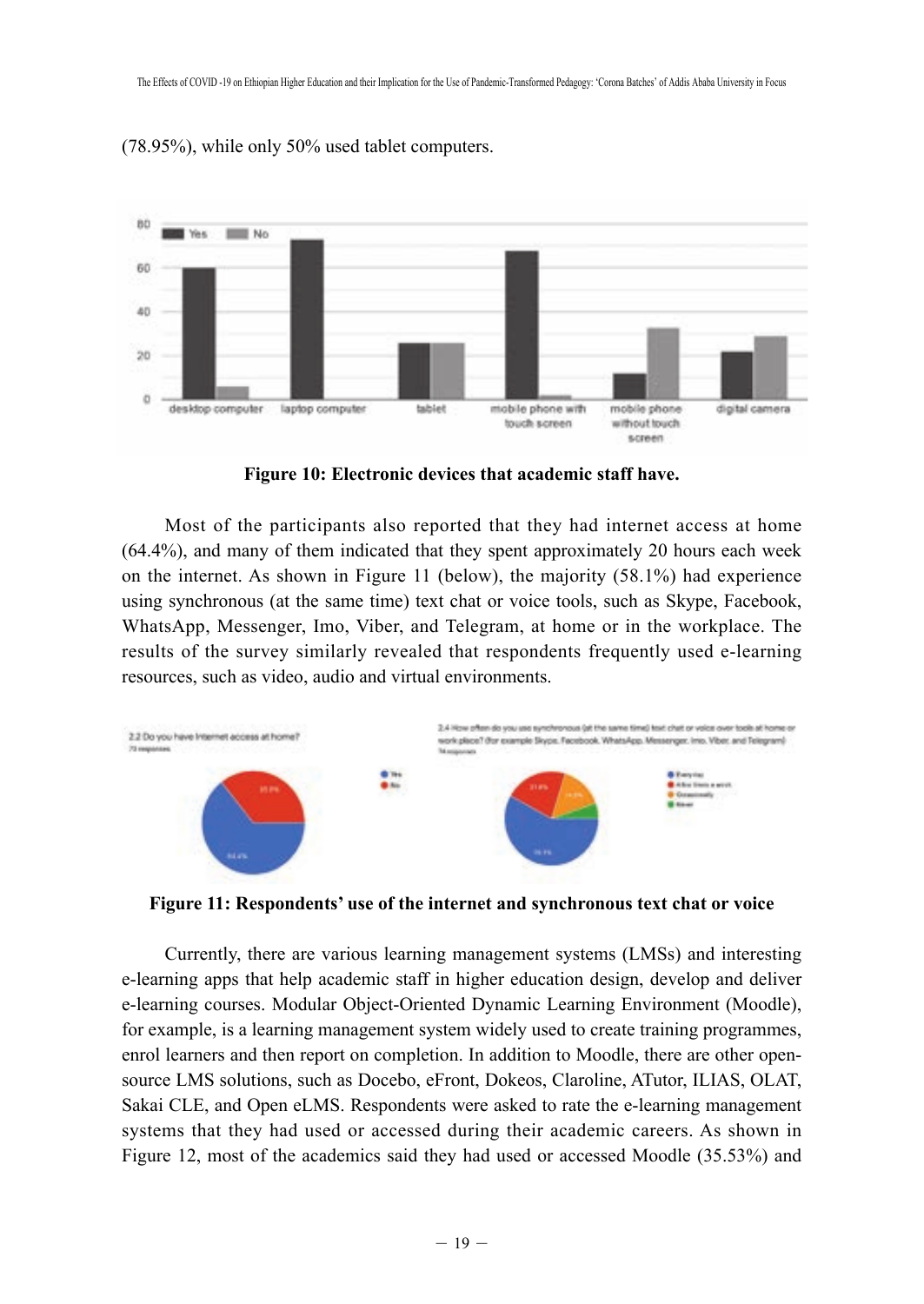Blackboard (35.53%). Very few had gained access to LMSs, such as Open edX (7.90%), Canvas (5.26%) and Schoology (3.95%). Edmodo was not familiar to the respondents, and some of them did not use any kind of LMS.

![](_page_17_Figure_2.jpeg)

**Figure 12: E-learning management systems used or accessed by the respondents.**

### **4.5 Strategies for using sustainable pandemic-transformed pedagogy**

As stated earlier, the COVID-19 pandemic has changed conventional pedagogy since teaching has been performed remotely using instructional technology. Lessons have been delivered in fully online and blended approaches. To use effective and sustainable pandemic-transformed pedagogy, respondents (instructors, students and e-learning focal persons) were asked about the mechanisms/strategies that need to be devised. As discussed below, creating awareness on the contribution of ICTs to teaching-learning, empowering all stakeholders through various training approaches, fulfilling basic infrastructures and maintenance, and administrative issues were mentioned as solution strategies, among others.

#### **a) Raising awareness**

The awareness of students and teachers needs to be updated, as suggested by the informants. Students are supposed to know about the contributions of ICTs in their curriculum. Teachers should also have a better understanding of the technology needed to facilitate the use of ICTs. In addition, different administrative parties who have a role in fulfilling ICTs should have a better understanding of the technology. Therefore, there should be a mechanism for creating a common understanding among these stakeholders.

## **b) Providing Capacity-Building Training**

The majority of the respondents mentioned that there should be capacitybuilding training for instructors on technology-based instructions. The training should accommodate issues such as developing and delivering e-learning courses. Technological pedagogical content knowledge (TPACK) should also be integrated into the training.

## **c) Facility/Resource Fulfilment**

Making ICT infrastructures available is the other major point mentioned by the respondents. Ensuring internet access through cable and Wi-Fi and providing adequate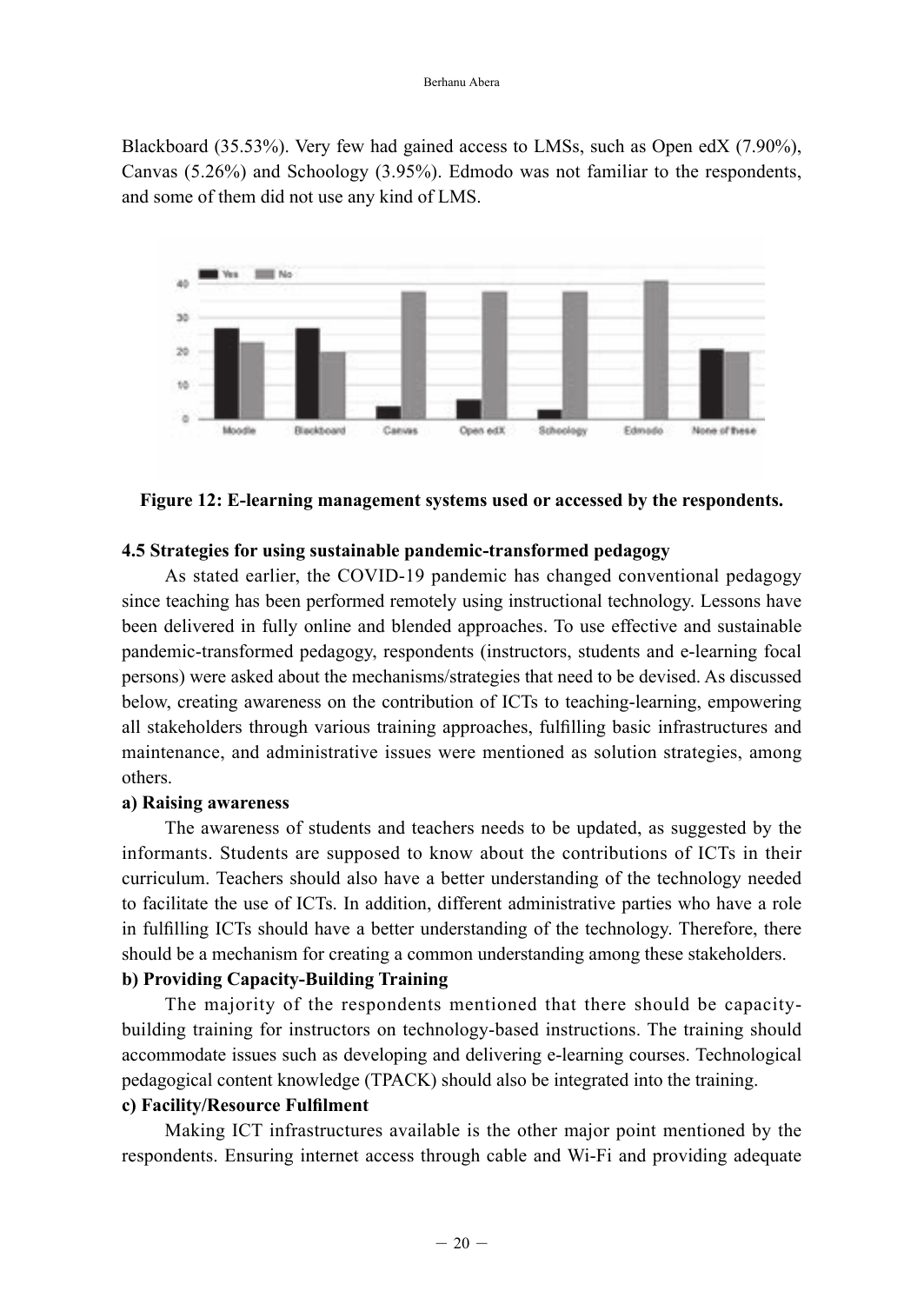computers (either tablets or laptops) for students and teachers were some of the strategies mentioned as a solution for employing pandemic-transformed pedagogy.

### **d) Improving Administrative Support**

Providing the necessary administrative support is another strategy mentioned as a solution by instructors and e-learning focal persons. Instructional leaders, such as the Academic Vice President, deans and department heads, are expected to be aware of pandemic-transformed pedagogy. To obtain the maximum benefit, their attitudes towards remote learning should be supported adequately. They should allocate a sufficient amount of money for ICT inputs for teaching-learning as well. Preparation of a manual for employing online or hybrid instruction should be considered. There should also be a clear manual on how to utilise technology-based instruction. Above all, AAU's educational ecosystem should be revisited. For instance, multiple teaching delivery modalities should be adopted; that is, instead of merely focusing on face-to-face learning, screen-to-screen learning or a combination of both should be implemented. The design and development of materials should be given emphasis, rather than making a large effort to deliver classroombased lessons.

## **5 Discussion**

Since its appearance in March 2020, the coronavirus has had a disastrous effect on AAU's activities. It has disrupted the university's academic calendar, and learning has not been business as usual. Interestingly, AAU took the necessary steps to protect its students and staff from the pandemic. The services AAU has provided for the community via quarantine or isolation centres also seem to be encouraging. Moreover, the efforts that AAU has made to continue the teaching-learning process in the time of the COVID-19 pandemic can be seen as exemplary. However, as the data indicated, the use of remote learning has been minimal across the university. AAU could not continue with undergraduate programmes for a couple of months during COVID-19-driven university closures. Moreover, having reopened classes, the university has returned to traditional face-to-face instruction, and its instructors seem not to be considerate of the circumstances of COVID-19. Students have been overburdened with the very tight schedule that the university employed to complete previously discontinued classes. Even though it is difficult to talk about the educational performance of 'corona batch' students without assessing the teaching-learning process or evaluating students' achievements following the university closures, most of the students who participated in this study mentioned that they had great difficulty catching up with their educational backlogs. The university's reopening action plan and supplementary academic calendar to complete the second semester of the 2019/2020 academic year support this. Semester classes were scheduled to overcome insufficient course contact hours (AAU, 2020c; AAU, 2020d).

In the COVID-19 era, higher education institutions have taken different educational measures to mitigate the effects of the pandemic. For example, utilising online learning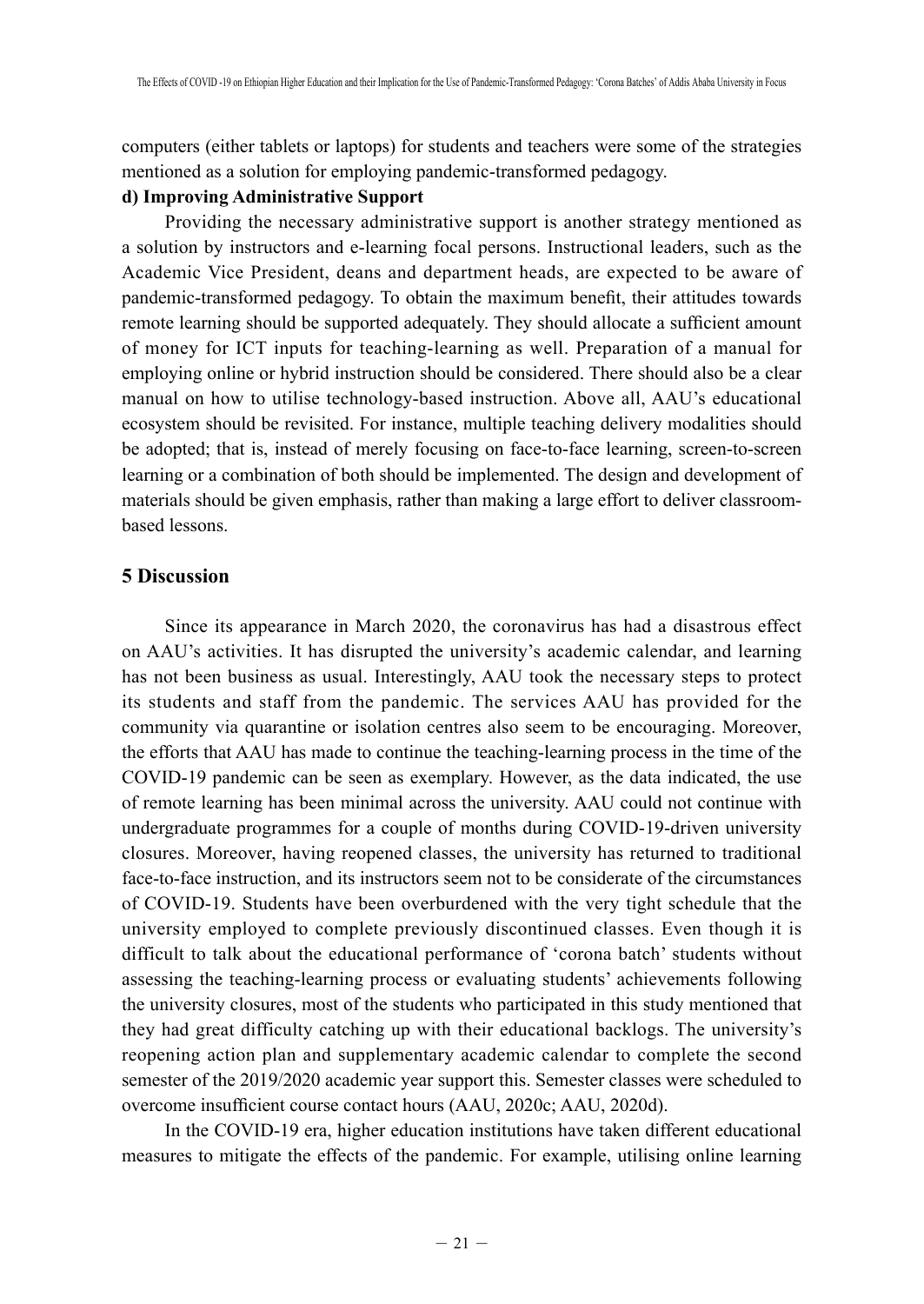to mitigate the impacts of the pandemic has become popular. In view of this, AAU encouraged its staff members to continue teaching-learning virtually during the pandemic. Having reopened classes, the university devised a directive to deliver lessons through a blended approach. According to the university's action plan for reopening classes, the duration of face-to-face instruction was supposed to be shorter than it was before, assuming that classes were supported by technology-based instruction (AAU, 2020e). The actual practice was different; classes were delivered via conventional face-to-face instruction.

As discussed, the university has financed the digital curriculum and materials and made digital reading materials available. The number of users of the university's Institutional Repository and e-learning platform increased during reopening (AAU, 2021a). This may be because the students made efforts to use digital resources. In fact, this finding says nothing about whether instructors made students use digital materials. The study also did not adequately address instructors' use of the e-learning portal to design, develop, and deliver e-learning courses. The few users with user accounts signifies this.

The COVID-19 pandemic has forced the global physical closure of businesses, sporting activities and schools by pushing all institutions to migrate to online platforms. It has also initiated the digital transformation of higher education (Adedoyin and Soykan, 2020). The results of the study concerning AAU's digital transformation due to the COVID-19 pandemic reveal that the university explored existing instructional technologies that are readily available and tried to use them. For example, the university launched an e-learning platform (e-learning.aau.edu.et) and used cloud-based instant messaging software known as Telegram. The application Google Meet was also used. The internet network infrastructure that the university invested in heavily before the onset of the pandemic has contributed to adopting these tools. However, the practice was slightly slow, and the delivery of online courses was not promising.

In conventional face-to-face learning, the largest effort is in the delivery of classroom sessions. Conversely, what is needed in e-learning is the design and development of structured materials. Currently, there are various learning management systems (LMSs) and attractive e-learning apps that help academic staff in higher education design, develop, and deliver e-learning courses and track students' progress. For instance, academic staff often use e-learning content creation tools, such as Camtasia (a screen recording and editing software), YouTube, Microsoft Office Suite (the most popular e-learning authoring tool), Adobe Captivate, Zoom, Google Meet and Microsoft Teams. Institutions also use various LMSs to create, deliver, administer and report on training courses and programmes. When designing the present study, it was hypothesised that instructors would be familiar with at least the most commonly used learning management systems (e.g., Moodle) and virtual learning delivering tools, such as Zoom and Google Meet. The findings were in line with this assumption. Most academic staff have used or accessed Moodle and Blackboard. Zoom and Google Meet were also the principal e-learning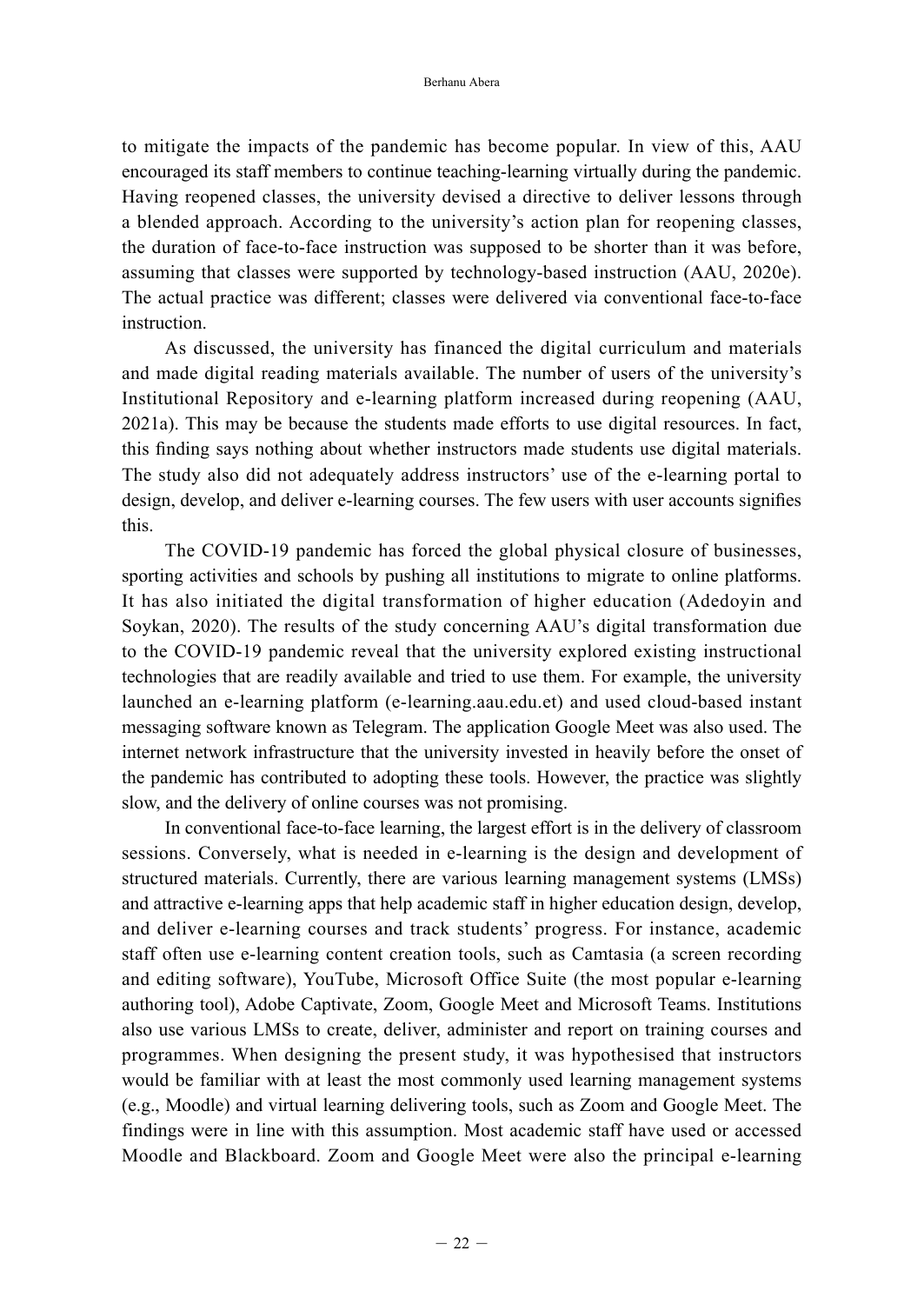delivery tools that the majority of staff were familiar with. In addition, academic staff were familiar with e-learning content authoring tools, such as YouTube, Google Docs and the Microsoft suite. However, the required technological knowledge and skills needed to adopt these technological tools effectively were found to be limited. Moreover, the inaccessibility of electronic devices to students seemed to hamper the utilization of online learning during the pandemic. The involvement of managers, instructional designers, subject matter experts, web developers and media editors, course administrators (online facilitators and tutors) and technical support specialists did not appear to be encouraging.

As stated earlier, the modality of delivering lessons has changed during the pandemic; lessons have been delivered in fully online and blended approaches. This has changed traditional pedagogy. That is, the novel coronavirus has introduced new pandemic-transformed pedagogy. To use sustainable pandemic-transformed pedagogy, creating awareness of the contributions of ICTs to teaching-learning, empowering all stakeholders through various training approaches, fulfilling basic infrastructures and maintenance, and administrative issues were suggested as solution strategies, among others.

## **6 Conclusion and Implications**

### **6.1 Conclusion**

The experience of the COVID-19 pandemic has provided an abundance of lessons for Ethiopian higher education. Based on the findings of this study, it is reasonable to conclude that COVID-19 has had a disastrous effect on the higher education system of Ethiopia in general and Addis Ababa University in particular. First, it disrupted the academic calendar across the nation and hindered students' learning. The university was overstretched to continue the teaching-learning process. AAU did its best to mitigate the crisis. The crisis-response migration measures employed by AAU during the pandemic were found to be exemplary compared to those of other universities. AAU's digital transformation due to the COVID-19 pandemic has been encouraging. The ICT infrastructures that the university implemented before the COVID-19 pandemic have contributed greatly in this regard. Nevertheless, the delivery of online courses was not as required since instructors' digital pedagogical skills and facilities were not adequate. The study further confirms that traditional pedagogy has been transformed due to COVID-19. The disease has widely introduced pandemic-transformed pedagogy since lessons have been delivered in fully online and blended approaches. This has been practised less at AAU; lessons have been widely delivered in the conventional face-to-face format. The instructional leadership towards pandemic-transformed pedagogy has not been satisfactory.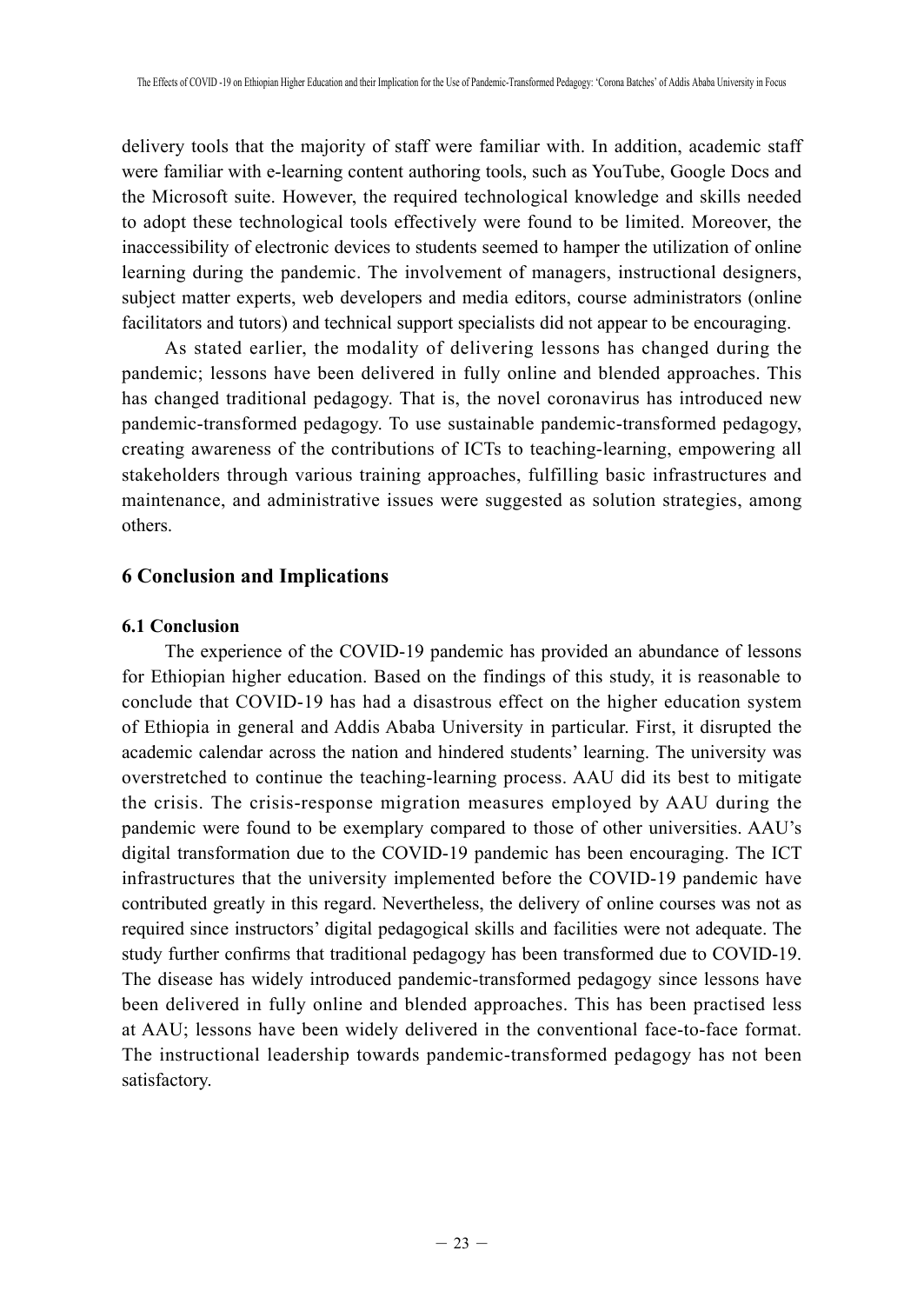#### **6.2 Implications**

Even though this study shows the effects of COVID-19 on the 'corona batches' of Addis Ababa University and fills in some gaps in knowledge, some areas remain unexplored. It is crucial for future studies to investigate the impact of pandemictransformed pedagogy on students' academic achievement. Further studies can also be carried out to examine the effects of the pandemic on instructors' professional competency. Moreover, since this study was delimited to AAU, the largest and oldest higher learning institution in Ethiopia, a similar study could be carried out on emerging universities in the country.

Meanwhile, the idea of pandemic-transformed pedagogy has significant implications for Ethiopian higher education in general. As there is something special and different about teaching with or without technology, it is necessary to train academic staff regarding the connections between technology, content and pedagogy. Likewise, instead of talking about the theory of online or virtual learning in forums/conferences, universities need to exploit their technological resources as much as possible and provide hands-on training on designing and delivering e-learning courses. Faculties should also capitalise on the usability of e-learning tools rather than their nobility.

### **Acknowledgement**

This work was done after CICE's initiation of manuscript production for the CICE Journal Special Issue on educational responses to COVID-19 in different countries. I sincerely thank the organisers. My special thanks and appreciation also go out to the AAU staff who participated in the online survey, telephone interviews and document data collection.

## **References**

- AAU (2021a). AAU Institutional Repository. Retrieved on February 24, 2021 from etd.aau. edu.et
- AAU. (2021b). Addis Ababa University e-Learning Portal. Retrieved on February 24, 2021 from https://elearning.aau.edu.et/
- AAU (2020a). A ten-year-strategic Plan of Addis Ababa University (2020- 2030/ 2013-2022 E.C.).
- AAU. (2020b). AAU Students Graduate with Virtually Held Commencement, web news of AAU. Retrieved on February 19, 2021 from

http://www.aau.edu.et/blog/aau-students-graduate-with-virtually-held-commencement/

- AAU. (2020c). Office of the Registrar Supplementary Academic Calendar 2020/21 (2013 EC) (to complete semester II of 2019/20 for the UG Programs)
- AAU. (2020d). AAU Holds 70th Round Students' Commencement of Graduation, web news of AAU. Retrieved on February 19, 2021 from